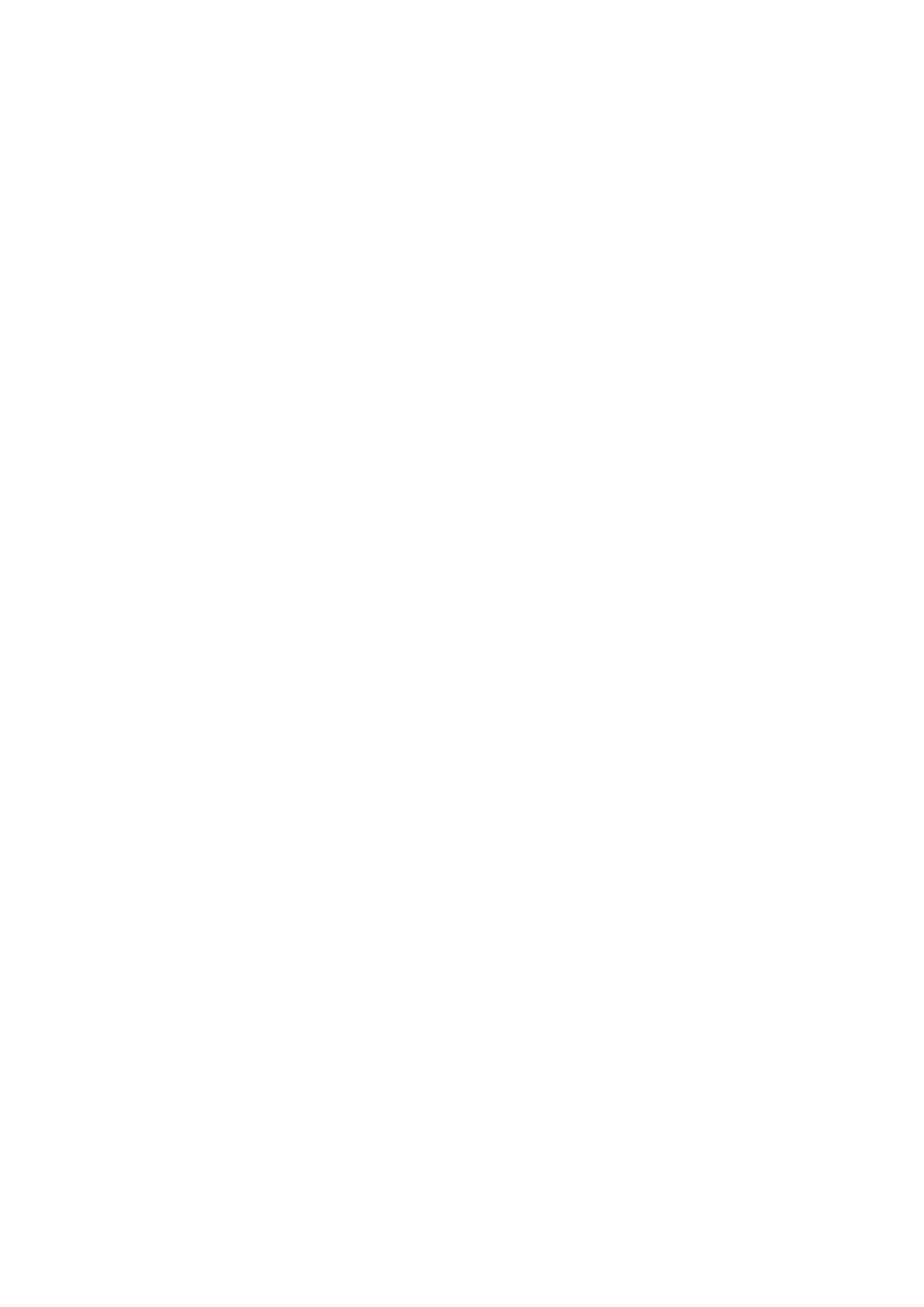## **List of abbreviations and acronyms used**

A3ES – Agência de Avaliação e Acreditação do Ensino Superior | *Agency for Assessment and Accreditation of Higher Education* 

AAUBI – Associação Académica da UBI | *UBI Students' Union* 

AIFF – Associação para a Competitividade da Indústria da Fileira Florestal | *Competitiveness and Technology Center for Forest Industries*

CEBT – Curso de Empreendedorismo de Base Tecnológica | *Technology-based Entrepreneurship Course*

CEFAGE - Centro de Estudos e Formação Avançada em Gestão e Economia | *Center for Advanced Studies in Management and Economics*

CIDESD – Centro de Investigação em Desporto, Saúde e Desenvolvimento Humano | *Research Center in Sports Sciences, Health and Human Development*

CIES-UBI – Centro de Investigação e Estudos de Sociologia | *Centre for Research and Studies in Sociology at UBI*

COST – *European Cooperation in Science and Technology*

DGES – Direção-Geral do Ensino Superior | *Directorate-General for Higher Education* 

ECTS – *European Credit Transfer and Accumulation System*

ENAEE – *European Network for Accreditation of Engineering Education*

ERC – *European Research Council*

ERDF – *European Regional Development Fund*

ETF - *European Training Foundation*

EUA – *European University Association* 

EUR-ACE® - *European Accreditation of Engineering Programmes*

FCT – Fundação para a Ciência e a Tecnologia | *Foundation for Science and Technology* 

FP7 – *Seventh Framework Programme*

GAPPI - Gabinete de Apoio a Projetos e Promoção da Investigação da UBI | *Project Support and Research Promotion Office* 

GCI – Gabinete de Comunicação e Imagem | *Communication and Image Office* 

GDAE – Gabinete de Desenvolvimento e Apoio Educativo | *Educational Development and Support Office* 

GDUBI – Sistema de Gestão Documental da UBI | *UBI's Document Management System*

GGPP - Gabinete de Gestão de Programas e Projetos | *Project Support and Research Promotion Office*

GPRI – Gabinete de Programas e Relações Internacionais | *International Relations and Programmes Office* 

GQ – Gabinete da Qualidade | *Quality Assurance Office*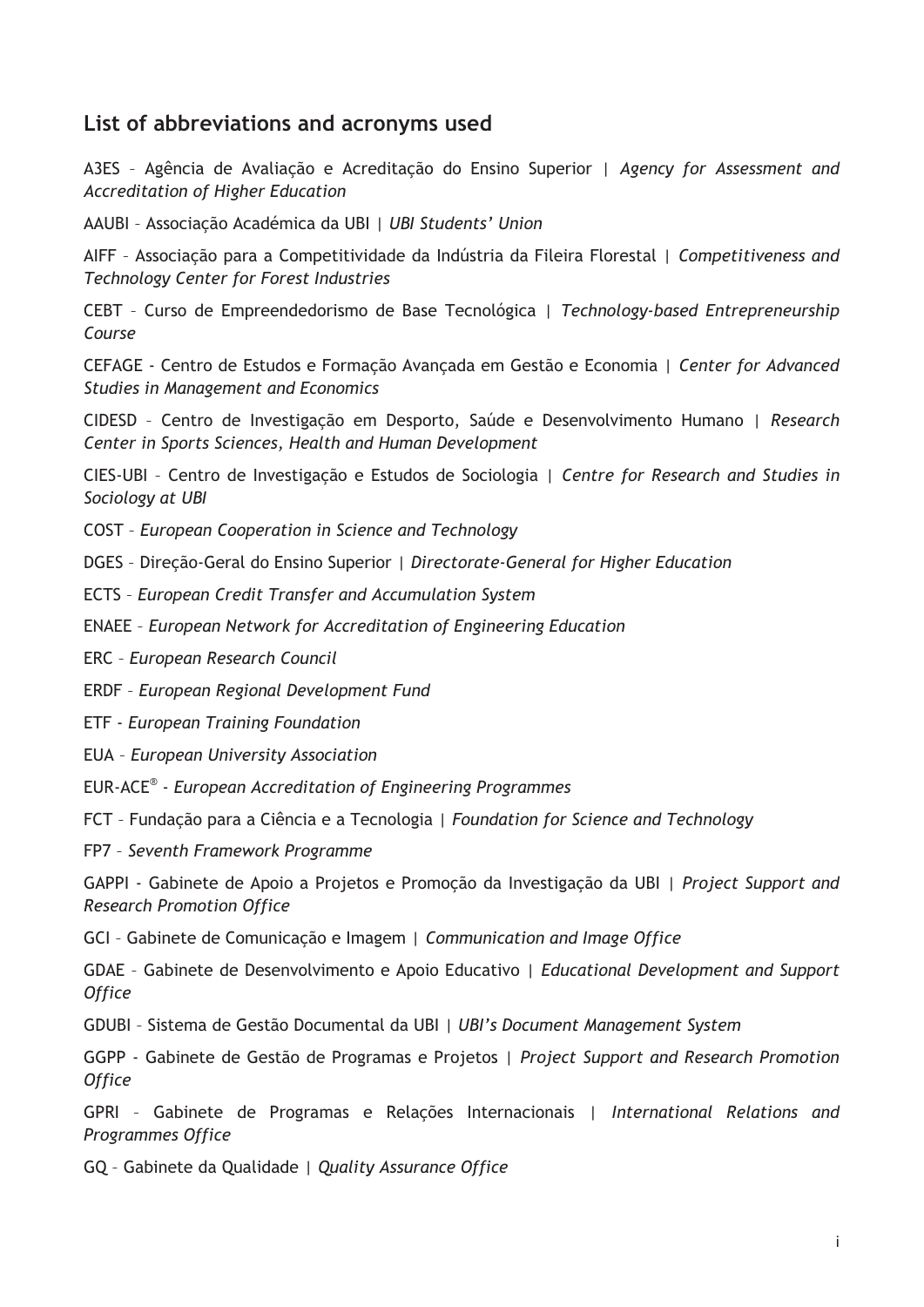GSP – Gabinete de Saídas Profissionais | *Career Office* 

HCP – Pólo de Competitividade da Saúde | *Health Cluster Portugal* 

HEI – *Higher Education Institution*

ICI – Instituto Coordenador da Investigação | *Research Coordination Institute* 

INESPO – *Innovation Network Spain - Portugal*

InovCluster – Associação do Cluster Agro-industrial do Centro | *Agro-industrial Cluster Association of the Centro Region*

INTERREG IVA – *European Co-operation objective, strand A: Cross-Border Co-operation*

INTERREG IVB – *European Co-operation objective, strand B: Trans-national Co-operation*

ISI – *Thomson Reuters Web of KnowledgeSM*

Mais Centro – Programa Operacional Regional do Centro | *Centro Regional Operational Programme* 

MEC – Ministério da Educação e Ciência | *Ministry of Education and Science*

NP EN ISO 9001:2008 – *Portuguese version of the international standard for the Certification of Quality Management Systems* 

R&D – *Research and Development*

SA 8000® - *Social Accountability Standard*

SASUBI - Serviços de Ação Social da UBI | *Social Action Services at UBI* 

SIVF – Sistema Integrado de Vigilância Financeira | *Integrated Financial Supervision System*

Scopus – *SciVerse Scopus* 

QREN – Quadro de Referência Estratégica Nacional | *National Strategic Reference Framework*

TICE.PT – Pólo de Competitividade das Tecnologias de Informação, Comunicação e Electrónica | *Center for Competitiveness and Technology, Center for Information, Communication and Electronics Technologies*

UBI – Universidade da Beira Interior | *University of Beira Interior* 

UBISCIENTIA – Workshop de Ciência, Tecnologia e Inovação | *Science, Technology and Innovation Workshop* 

WINUBI – Concurso de Ideias de Negócio | *Business Idea Competition*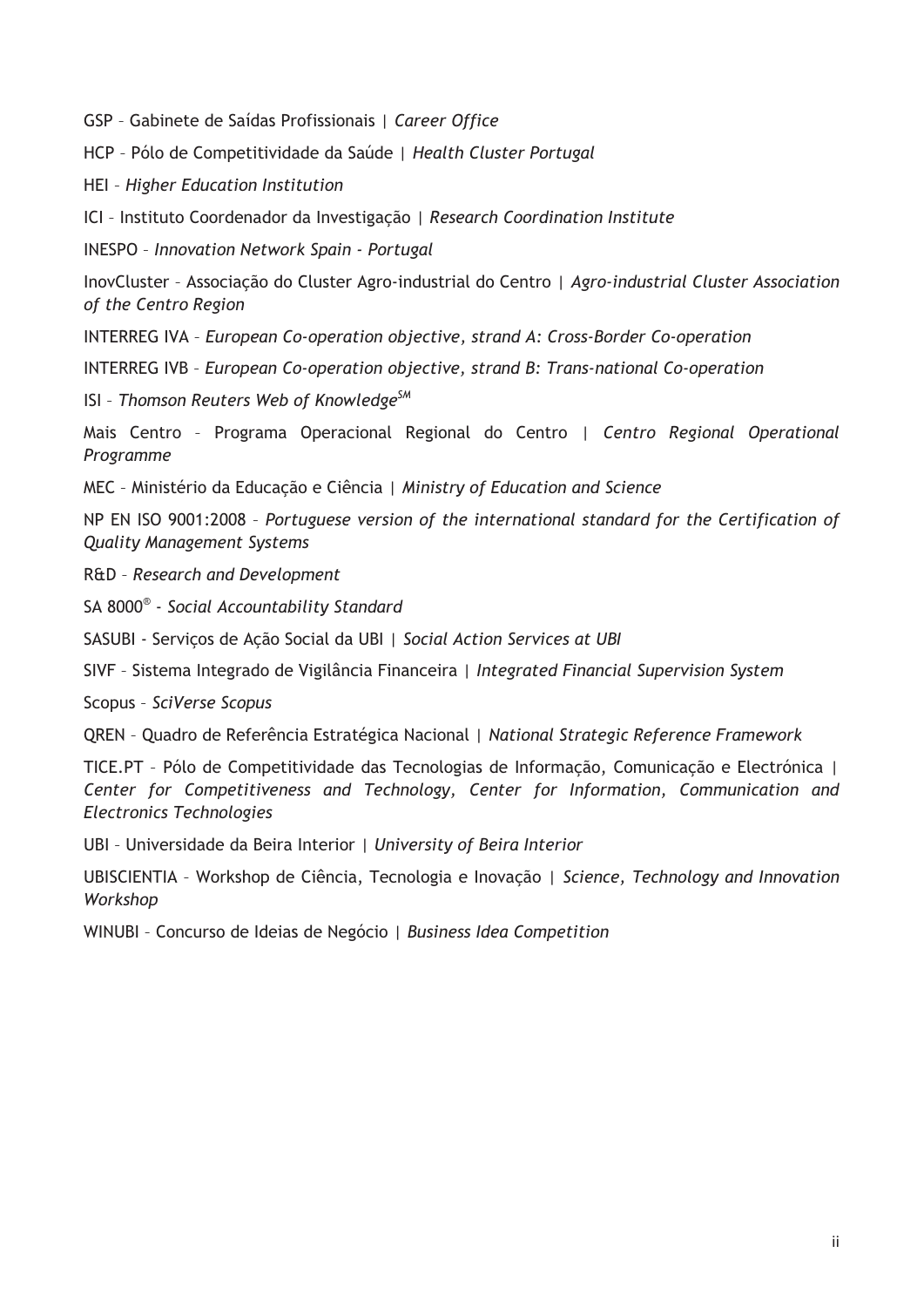## Structure of the report

| 3. Analysis of which recommendations have been implemented and which have not  11 |  |
|-----------------------------------------------------------------------------------|--|
|                                                                                   |  |
|                                                                                   |  |
|                                                                                   |  |
|                                                                                   |  |
|                                                                                   |  |
|                                                                                   |  |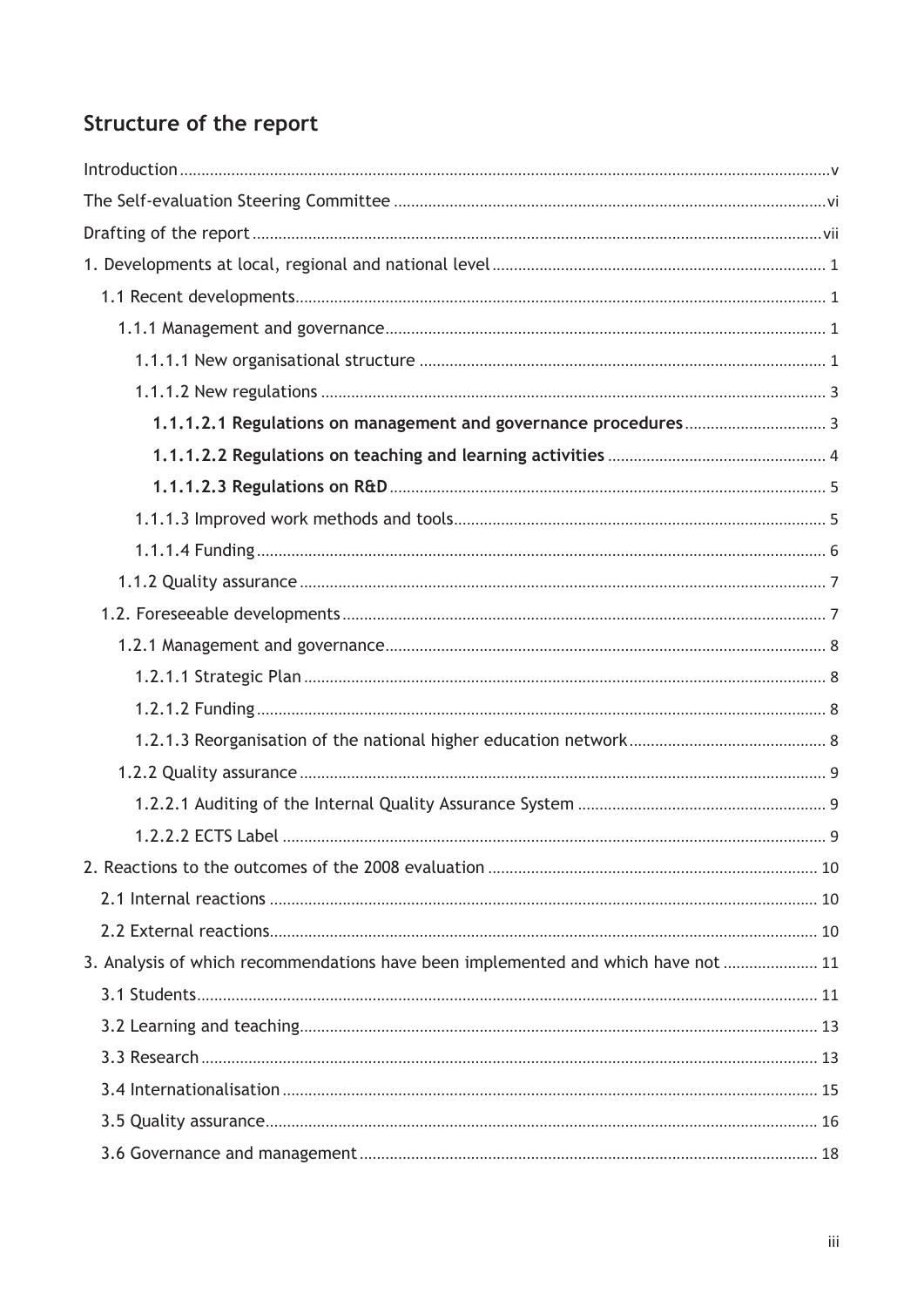| 4. Institutional priorities for the 2011/2012 evaluation: levers for future changes  21 |  |
|-----------------------------------------------------------------------------------------|--|
|                                                                                         |  |
|                                                                                         |  |
|                                                                                         |  |
|                                                                                         |  |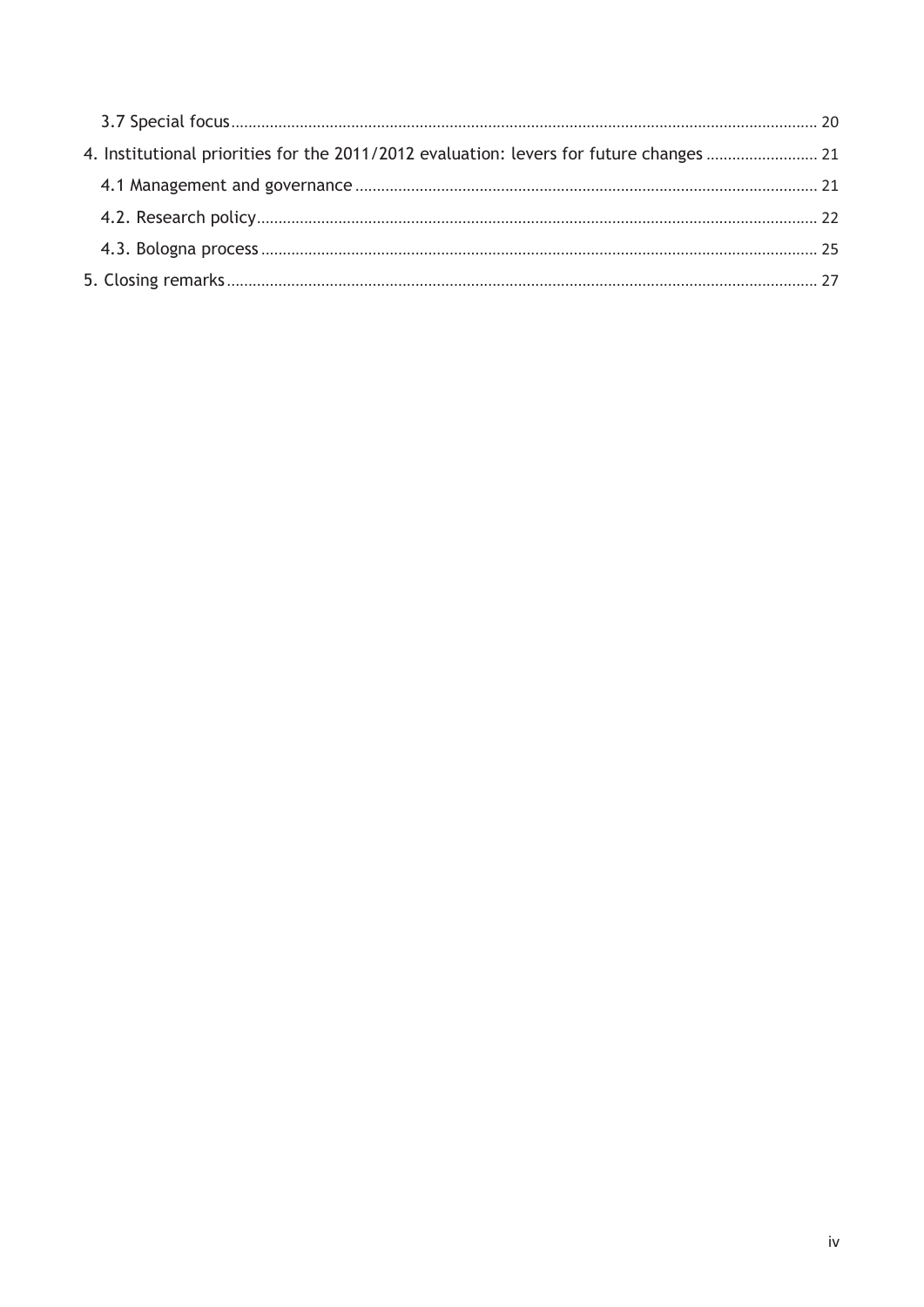## **Introduction**

 $\overline{a}$ 

At the initiative of the Rector, on 1 July 2011, UBI registered with the Institutional Evaluation Programme of the EUA for a follow-up evaluation of that held in 2008<sup>1</sup>.

This registration was accepted by the EUA for the academic year 2011-2012.

In preparation of the follow-up evaluation, UBI was represented at the EUA's Workshop for Universities, on 11 October 2011.

The follow-up evaluation was looked favourably upon by the General Council, on 5 December 2011.

Although the three-year interval between both evaluations proves insufficient both to implement the recommendations from the 2008 evaluation (3) and to accommodate the subsequent and recent developments undergone by UBI (1), the follow-up evaluation was seen as yet another opportunity to reflect upon the recent achievements, current standpoint, and development prospects of the University.

Moreover, the reflexivity implied by the processes of self-evaluation and external evaluation causes UBI to always consider the fundamental issue of quality, by asking "How do we know that we are doing what we intend". In the answer lies the key to identifying not only the existing constraints for a better performance but also the levers for future changes which in turn lead to institutional development while affording transparency and accountability, values that rank highly in UBI's stance.

<sup>&</sup>lt;sup>1</sup> Both UBI's Self-evaluation Report and EUA's Evaluation Report are available on the institutional website at: https://www.ubi.pt/Pagina.aspx?P=GabQ\_Avaliacao\_Institucional\_EUA.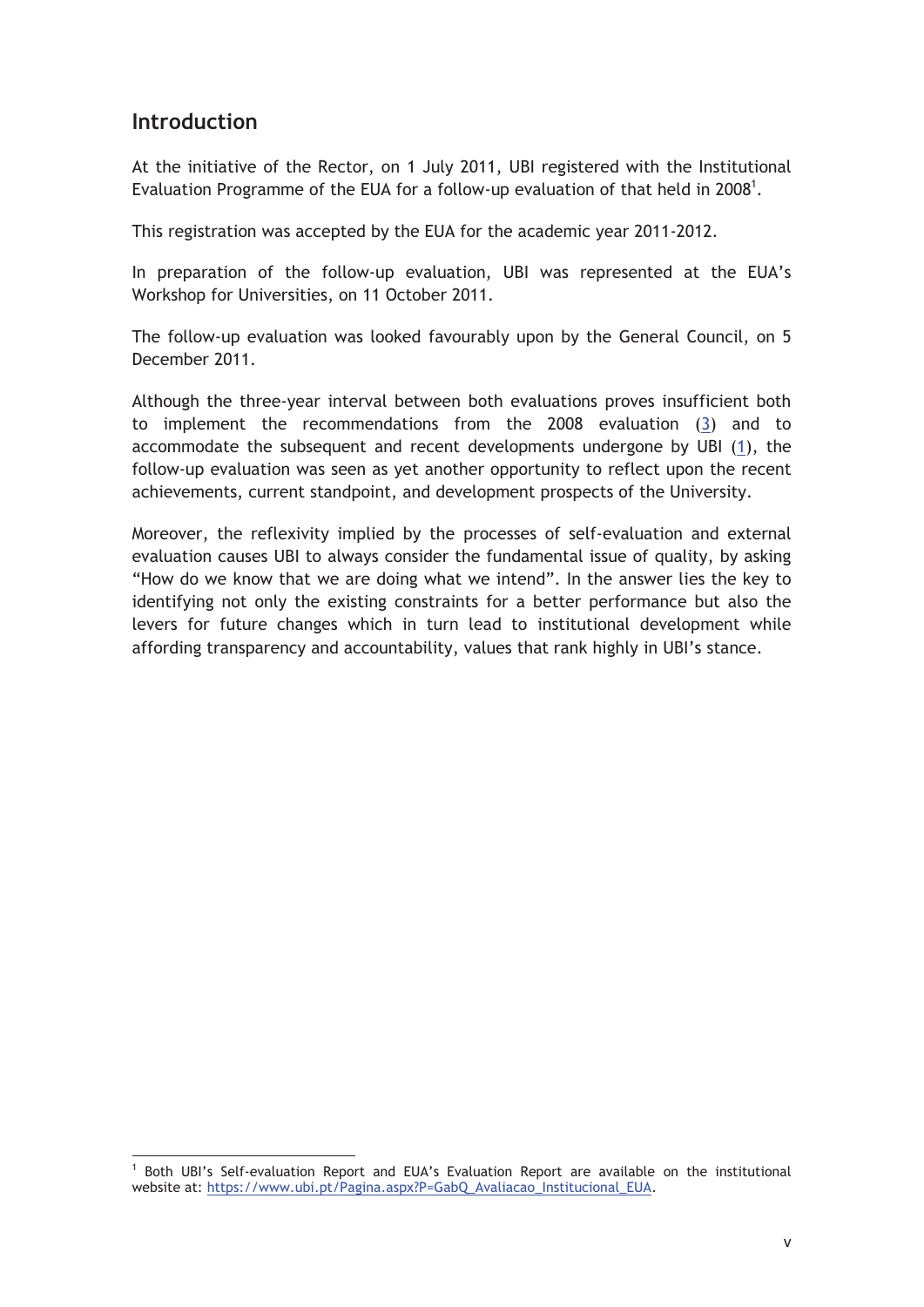## **The Self-evaluation Steering Committee**

Following consultation with the Senate<sup>2</sup>, both the composition and duties of the Selfevaluation Steering Committee were decided by the Rector<sup>3</sup>.

The Pro-rector for Quality Assurance, Amélia AUGUSTO, coordinated the Selfevaluation Steering Committee.

The composition of the Steering Committee was as follows:

- Representative of the rectoral team:

Isabel NETO, Pro-rector for Educational Development and Support

- Representatives of the teaching staff:

Luísa AMARAL (Faculty of Sciences)

João LANZINHA (Faculty of Engineering)

Francisco ANTUNES (Faculty of Social and Human Sciences)

Paulo OSÓRIO (Faculty of Arts and Letters)

Sílvia SOCORRO (Faculty of Health Sciences)

- Representatives of the non-teaching staff:

António CABRAL (General Secretary of the Faculty of Health Sciences)

Pedro MARQUES (Head of the Administrative Services Division of the SASUBI)

- Representatives of the students:

Pedro BERNARDO (President of the AAUBI)

Marc ROBALO (Vice-president of the AAUBI)

- Representative of the GQ:

Pedro ESTEVES

The administrative secretary was Filipe SANTARÉM.

 $2$  On 15 February 2012.

<sup>&</sup>lt;sup>3</sup> Rector's Order no. 6/2012, of 15 February.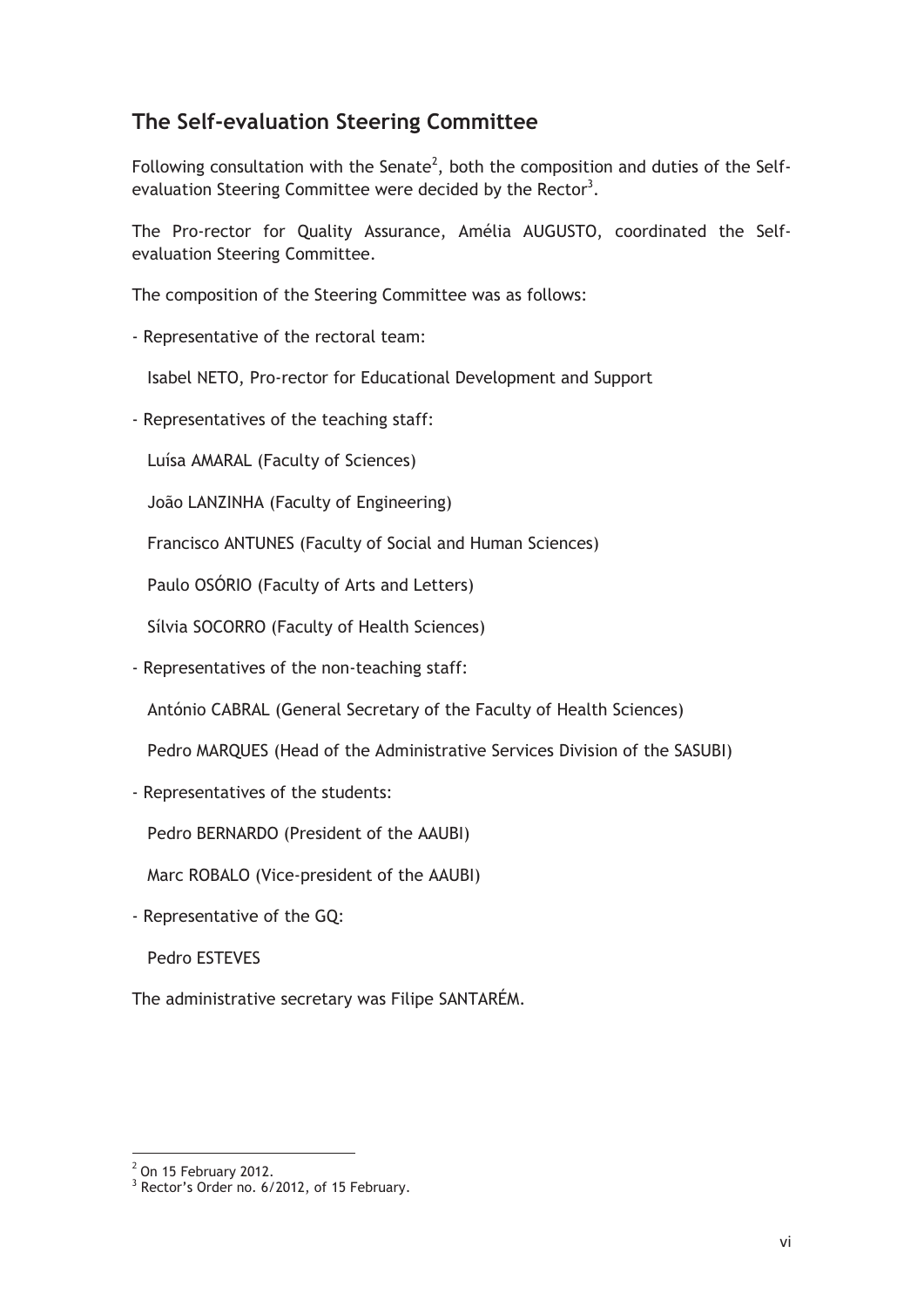## **Drafting of the report**

The Self-evaluation Steering Committee met once a week, for at least 2 hours, between 7 March and 26 July 2012. A collaboration platform<sup>4</sup> was created to support the Steering Committee.

The meetings were mainly devoted to reflecting upon and discussing the themes addressed in this report. In order to favour wide information flows and a continuous exchange of opinions, it was decided that there would be neither task division nor thematic sub-committees.

Following introductory discussions within the Self-evaluation Steering Committee, relevant University members were invited to deliver further insights in relation to specific issues. In this context, the Steering Committee was able to elaborate upon the contributions made by the Rector, João QUEIROZ; the Vice-rector for Research and Innovation, Ana Paula DUARTE; the Vice-rector for Teaching and Internationalisation, Paulo ALMEIDA; the Head of Administration of UBI and of the SASUBI, João LEITÃO; and the Student Ombudsman, Pedro POMBO.

During the preparation of the report, the following topics were examined and discussed:

- the 2008 evaluation report and its impact on the decisions made by the University;

- the reforms implemented since 2009;
- the implemented recommendations and the obstacles faced along the way;
- the levers for future changes;

- the key issues chosen in the framework of the follow-up evaluation:

1. Management and governance: new statutes and ensuing structural changes at central and Faculty levels, new regulations and strategic plan;

2. Research policy: creation of both the ICI and the R&D Division; their internal and external roles in fostering research activities and projects;

3. Bologna process: creation of the GDAE to further the implementation of the Bologna guidelines; its role in re-thinking degree programmes and enhancing pedagogical methods.

The self-evaluation report was structured according to the above mentioned elements.

Following consultation with the academic community<sup>5</sup>, this report was approved by the Self-evaluation Steering Committee, on 26 July 2012, and made available on the institutional website<sup>6</sup>.

<sup>4</sup> Running on Microsoft<sup>®</sup> SharePoint<sup>®</sup> 2010 software.<br><sup>5</sup> A proliminary version of the report was made ava

<sup>&</sup>lt;sup>5</sup> A preliminary version of the report was made available, from 16 to 24 July 2012, through the Intranet of UBI and an email account was set up to gather input from the internal stakeholders. 6

At: https://www.ubi.pt/Pagina.aspx?P=GabQ\_Avaliacao\_Institucional\_EUA.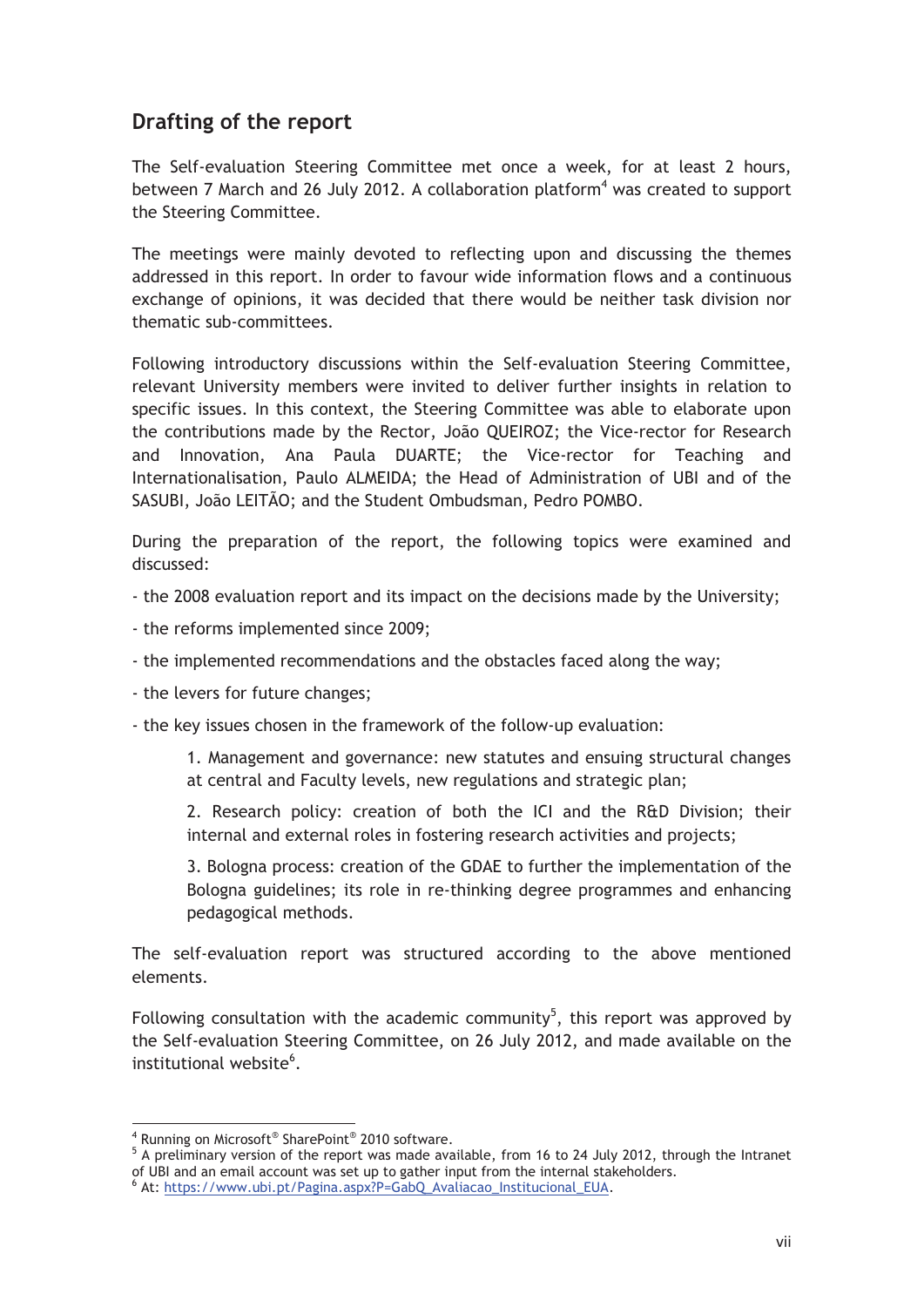## **1. Developments at local, regional and national level**

#### **1.1 Recent developments**

The publication of the new legal framework for HEIs<sup>7</sup>, the revision of the Statute of the University Teaching Career $^8$ , and the entry into operation of the A3ES $^9$  had major consequences for the national higher education system. At UBI, these developments were mostly felt in the areas of management and governance, and quality assurance.

#### **1.1.1 Management and governance**

Recent developments in management and governance relate to UBI's new organisational structure and regulations, work methods, and funding.

#### **1.1.1.1 New organisational structure**

An issue often raised in the EUA evaluation report was the matrix structure of the University. To references of what it was (self-evaluation report) the EUA team responded with what it could or should be (evaluation report).

Before the current Statutes entered into force<sup>10</sup>, the matrix model was based on programmes – of either teaching, research or provision of services – in accordance with the aims of the University. The different programmes were developed through interaction between organisational units (scientific and pedagogical units<sup>11</sup> and centres) and services.

The permanent units of the University were the departments that carried out their activity by managing their human and material resources, and by creating and imparting knowledge in consolidated scientific fields, within a discipline or group of disciplines. The scientific and pedagogical units were composed of departments of cognate scientific areas. The different programmes were implemented by the organisational units simultaneously involved in them. The centres and specialised services were intended to provide the appropriate tools for teaching, research and provision of services. The remaining services - administrative, technical and support structures - ensured the functioning of the University.

In accordance with the current Statutes, UBI is structured into organisational units (comprising Faculties<sup>12</sup> and Research Institutes<sup>13</sup> - with the ICI being the current Research Institute) and sub-units (encompassing Departments<sup>14</sup> and Research Units<sup>15</sup>),

<sup>&</sup>lt;sup>7</sup> Law no. 62/2007, published in the Official Gazette, 1<sup>st</sup> series, No. 174, of 10 September.<br><sup>8</sup> Decreative 10, 205/2009, published in the Official Gazette, 1<sup>st</sup> series, No. 168, of 31 Aug

 $^8$  Decree-law no. 205/2009, published in the Official Gazette, 1st series, No. 168, of 31 August.<br><sup>9</sup> Created by Decree-law no. 369/2007, published in the Official Gazette, 1st series, No. 212, of 51

November. <sup>10</sup> Through the Legislative order no. 45/2008, published in the Official Gazette, 2<sup>nd</sup> series, No. 168, of 1<br>September. An English version is Appendix XII to this report.

the Which correspond to the current organisational units "Faculties".<br><sup>11</sup> Which correspond to the current organisational units "Faculties".<br><sup>12</sup> Organisational units that may engage in teaching, research, and provision of

organised into departments (Paragraph 2 a) of Article 5).<br>
<sup>13</sup> Organisational units created within one or more faculties, granted that the research dimensions in<br>
them have the adequate dimension and quality (Paragraph 2

<sup>&</sup>lt;sup>14</sup> Organisational subunits oriented towards teaching, which may comprise research and service activities<br>in relevant scientific fields, and are integrated in a Faculty (Paragraph 2 c) of Article 5).

 $<sup>15</sup>$  Research structures in the relevant scientific fields which are formed by members pertaining to one or</sup> more faculties (Paragraph 2 d) of Article 5).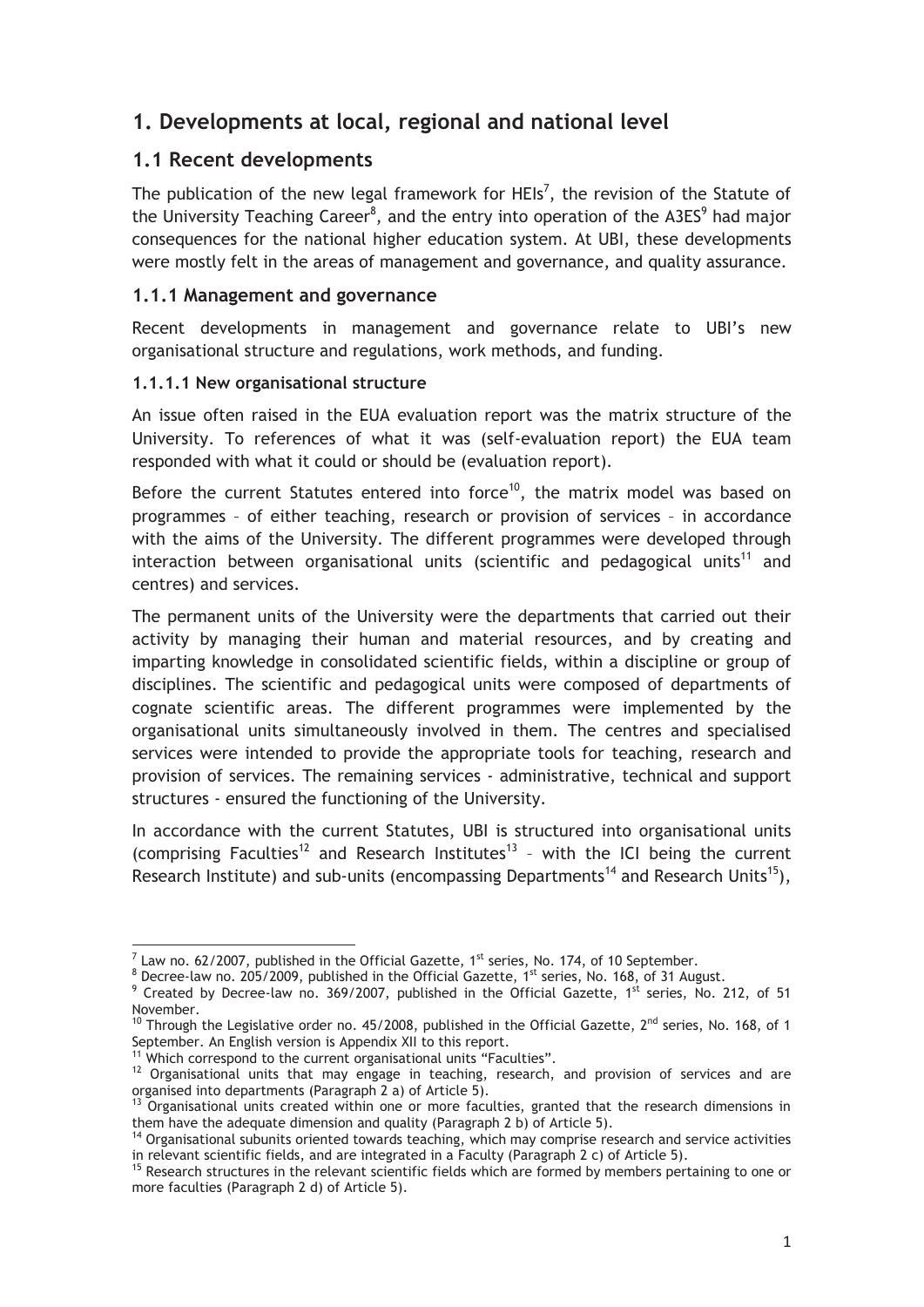centres<sup>16</sup>, and services<sup>17</sup> <sup>18</sup>. UBI also integrates the SASUBI<sup>19</sup> which are endowed with administrative and financial autonomy in accordance with the applicable Regulation mentioned below.

The current matrix structure is based on the following assumptions<sup>20</sup>:

*- That faculties and research institutes share human and material resources;* 

*- That centres provide services to the faculties, the research institutes, UBI in general and external entities;* 

*- That services - regardless of staff indispensable to the faculties, research institutes and centres - secure administrative, financial, and technical tasks for all of UBI's structures.*

When the EUA evaluation was completed, UBI was still "caught in a swift-running current of change $"^{21}$ . Many of the new organisational structures envisaged in the new Statutes had not yet been implemented which, in addition to having the EUA team conjecturing on their future role, was the subject of many of its recommendations (3). Moreover, elections for the post of Rector were under way<sup>22</sup>.

The General Council was one of the new implemented bodies to which elections were held on 6 November 2008, after the second visit of the EUA team. Its President<sup>23</sup> was elected on 10 January 2009.

A new Rector was elected by the General Council on 6 April 2009 and came into office on 19 June 2009, along with the other members of the rectoral team, consisting of three Vice-rectors and three Pro-rectors<sup>24</sup>. Heavily inspired by the recommendations of the EUA evaluation report, the Rector's Action Plan for 2009-  $2013^{25}$  was structured into five priority areas: Quality Assurance, Teaching and Learning, Research, Internationalisation, and Management and Governance.

After having been nominated by the General Council, where all University stakeholders, other than the Rector, are represented, the first Student Ombudsman – another new body - took office on 15 September 2009 $^{26}$ .

<sup>&</sup>lt;sup>16</sup> Structures organised towards the support of activities of the University and services to the community in the context of its undertakings (Paragraph 2 e) of Article 5).

 $17$  Permanent structures of support to the technical, administrative, and financial management carried out by governing bodies, faculties, research institutes, departments, research units, and centres (Paragraph 2 e) of Article 5).

 $^{18}$  Appendix II contains the current organisational charts of UBI.<br><sup>19</sup> Paragraph 3 of Article 5 of the Statutes of UBI.

<sup>&</sup>lt;sup>20</sup> Paragraph 4 of Article 5 of the Statutes of UBI.<br><sup>20</sup> Paragraph 4 of Article 5 of the Statutes of UBI.<br><sup>21</sup> Universidade da Beira Interior [UBI], *IEP Evaluation Report*, February 2009, paragraph 2.6, p. 5.

 $^{22}$  An international competition was open between 31 January and 3 March 2009.<br>
<sup>23</sup> The current President is Professor Carlos SALEMA, who is a member of the Board of Directors of "Instituto de Telecomunicações". His professional profile is available on the institutional website at:<br>https://www.ubi.pt/Pagina.aspx?p=Orgaos\_da\_Universidade

<sup>&</sup>lt;sup>24</sup> The composition of the rectoral team is available on the institutional website at:<br>https://www.en.ubi.pt/Equipa\_Reitoral.aspx.

 $\frac{25}{10}$  "Universidade da Beira Interior - Plano de Acção 2009-2013". It was approved by the General Council in November 2009 and is available on the institutional website at: https://www.ubi.pt/Pagina.aspx?p=Orgaos\_da\_Universidade.<br><sup>26</sup> Rector's Order no. 35/2009, of 15 September.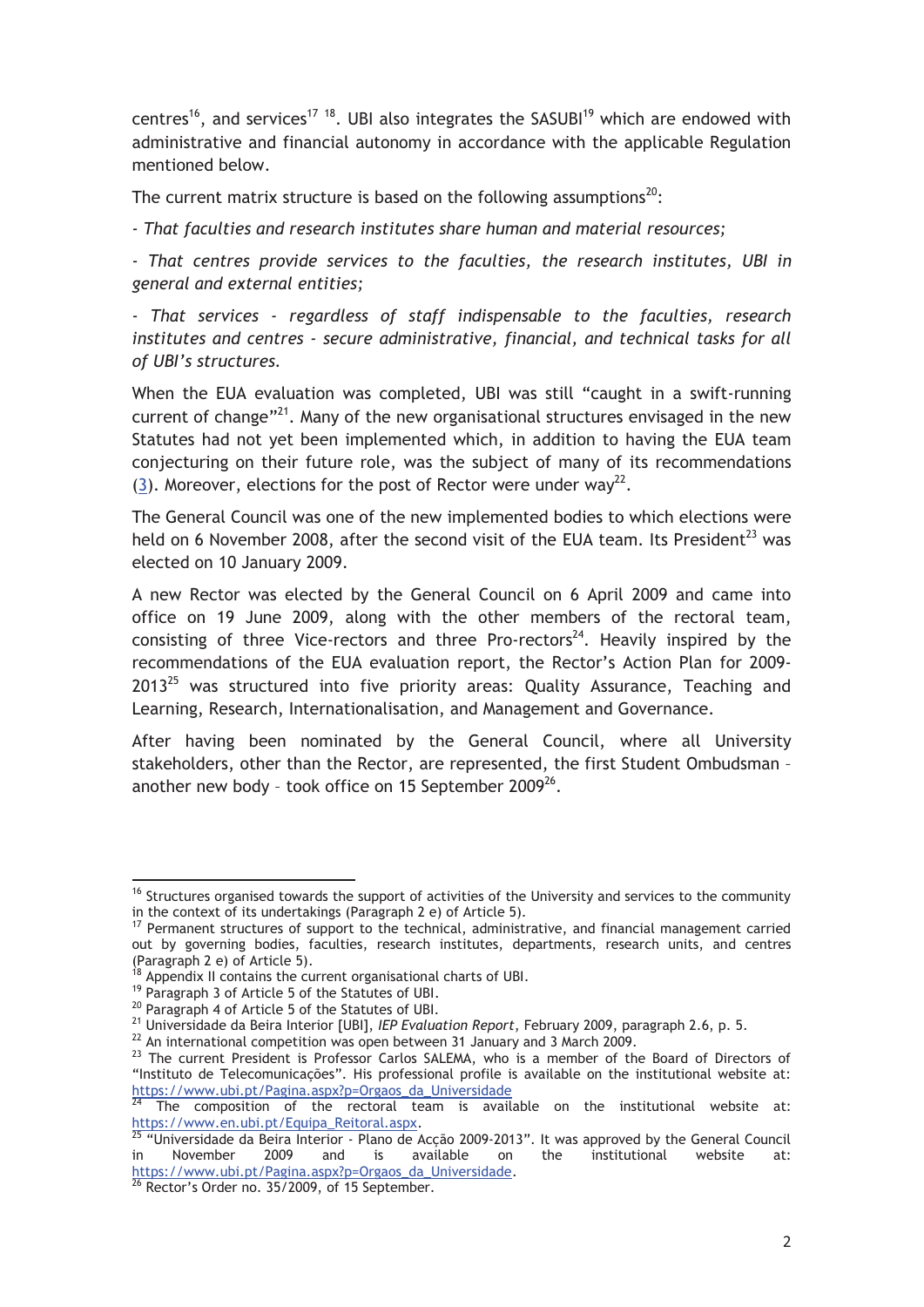A new Head of Administration who became responsible for the management and coordination of the administrative services of both UBI and the SASUBI – previously under separate administrations - was appointed $^{27}$ .

The Vice-rector for Research and Innovation was appointed as President of the ICI – a new organisational unit foreseen in the Statutes<sup>28</sup>.

With regard to the Faculties, following the approval of the relevant Regulation<sup>29</sup>, elections were held to determine the Faculty Councils, Scientific Councils, Heads of Department, Scientific Coordinators of Research Units, Presidents of Faculty, and Pedagogical Councils.

Non-teaching staff and student representatives were also elected to take part in University bodies, namely the General Council and Senate, as well as in Faculty Councils and Pedagogical Councils (half of whose elected members are students).

In relation to services and administrative units, there were also important changes, mainly at central level, with a view to enhancing their professionalization.

With the publication of the Regulation of the Social Action Services<sup>30</sup>, the SASUBI underwent a renovation that created two major divisions: Administrative Services and Social Support Services.

In accordance with the Rector's Action Plan, two central offices were created: the  $GQ^{31}$  and the GDAE<sup>32</sup> both coordinated by Pro-rectors.

Under the ICI, the R&D Division that comprises two offices - the GAPPI and the GGPP (which replaced the Planning Division) - was created  $33$ .

The GPRI was expanded, the GSP replaced the Traineeship Office and Employment Observatory<sup>34</sup>, and the Public Relations Office gave way to the  $GCI^{35}$ .

#### **1.1.1.2 New regulations**

 $\overline{a}$ 

#### **1.1.1.2.1 Regulations on management and governance procedures**

In addition to the aforementioned Regulation of the Faculties and Regulation of the SASUBI, new regulations had to be implemented as a consequence both of new legislation and of the new organisational structure of the University.

The Regulation of the Senate<sup>36</sup> is particularly important in the context of the new organisational structure. In the wake of the scientific, pedagogical, and administrative autonomy awarded to the Faculties by the new Statutes, the Senate although lacking the executive powers of the former one - is intended to ensure the

<sup>&</sup>lt;sup>27</sup> Rector's Order no. 40/2009, of 29 September.

<sup>&</sup>lt;sup>28</sup> Rector's Order no. 59/2009, of 23 November, retroactive to 25 September 2009. Additional information on the ICI is available on the institutional website at: information on the ICI is available on the institutional website at: https://www.en.ubi.pt/Entidade.aspx?id=ICI.<br><sup>29</sup> Rector's Order no. 36/2009, of 25 September.

<sup>&</sup>lt;sup>30</sup> Regulation no. 721/2010, published in the Official Gazette,  $2^{nd}$  series, No. 171, of 2 September.<br><sup>31</sup> Rector's Order no. 55/R/2010, of 2 November.

<sup>&</sup>lt;sup>32</sup> Rector's Order no. 57/R/2010, of 2 November.

<sup>&</sup>lt;sup>33</sup> Rector's Order no. 50/R/2010, of 9 September.

<sup>&</sup>lt;sup>34</sup> Rector's Order no. 56/R/2010, of 2 November.

<sup>&</sup>lt;sup>35</sup> Rector's Order no. 1/R/2011, of 10 January. Additional information on the GCI is available on the institutional website at: https://www.en.ubi.pt/Entidade.aspx?id=GCI.<br><sup>36</sup> Rector's Order no. 6/R/2010, of 28 January.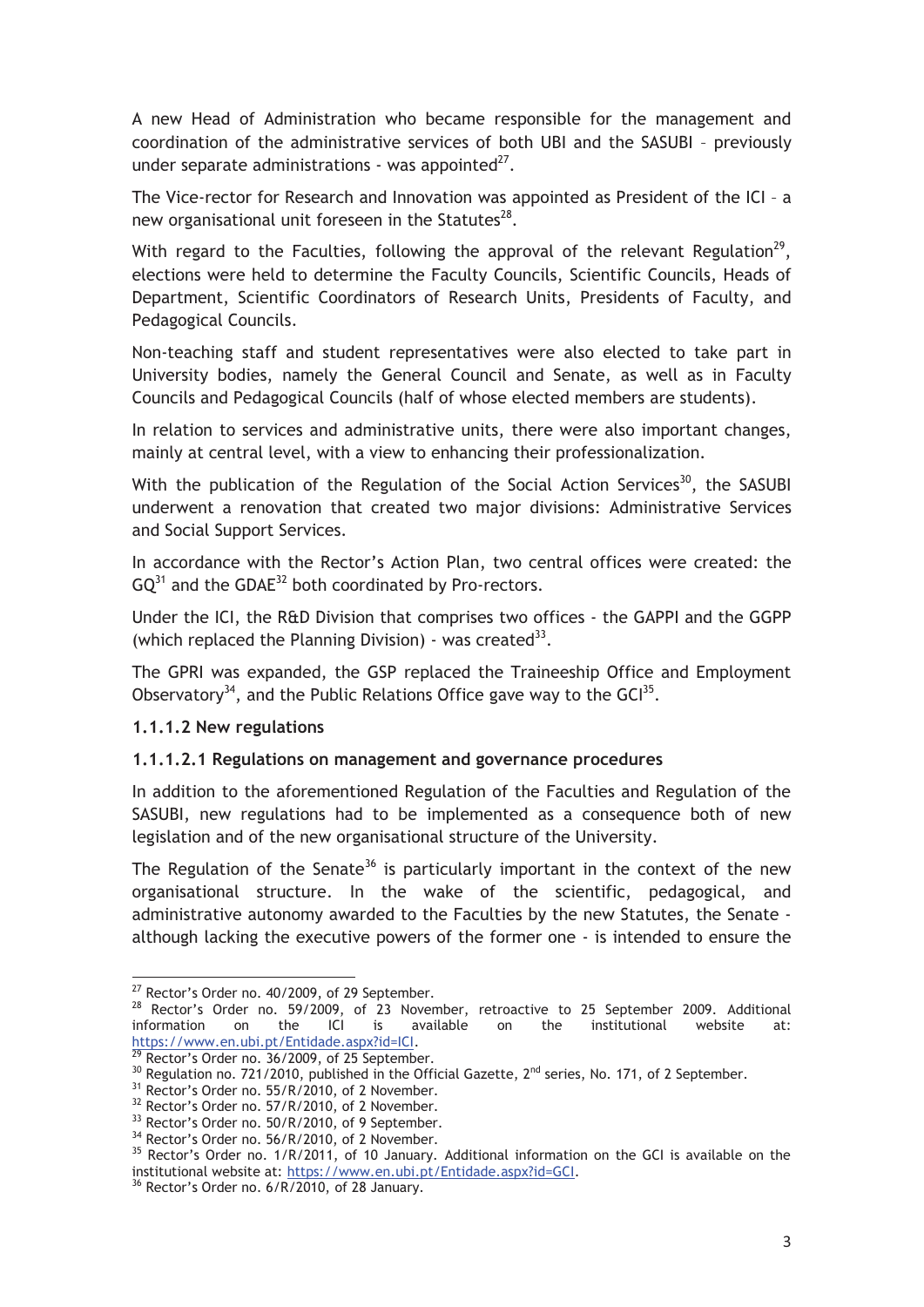cohesion and the integrative participation of the Faculties in the management of the University.

Concerning the provision of services by the UBI, the applicable Regulation<sup>37</sup> framed the scope of services to the community (contracted services), and services within R&D contracts, while establishing the conditions for their provision.

In accordance with the revision of the Statute of the University Teaching Career, which awarded HEIs the task of drawing up the rules for managing their teaching staff, new regulations were also implemented.

The first of these regulations is the widely debated Regulation on Teaching Staff Performance Assessment<sup>38</sup> which is intended to ensure transparency, objectivity, and procedural justice, within the regular and mandatory performance assessment for all teachers.

It was followed by the Regulation of the Conditions of Service for Teaching Staff<sup>39</sup> which defines teachers' service, accumulation of functions, duties, mobility, release from service, and honorary titles.

Equally important is the Regulation of Competitions and Admission to the Teaching Career<sup>40</sup>, which governs procedures, such as the scrutiny of applications, deadlines, document submission control, evaluation benchmarks, selection methods and criteria, system of evaluation and final ranking.

#### **1.1.1.2.2 Regulations on teaching and learning activities**

The Regulation of Course Committees<sup>41</sup> defines them as consultative departmental structures intended to take on a major role in the development and furthering of the Bologna Process with the assistance of the GDAE.

Other regulations concerned the Awarding of the Title of European Doctorate<sup>42</sup>, initially proposed by the EUA's predecessor Confederation of EU Rectors' Conference, and the Curricular Traineeships, whose Regulation<sup>43</sup> defines, among other issues, the scope, type, competences to be acquired, and recognition procedures.

The recent Regulations for the Pedagogical Merit Awards<sup>44</sup> refer to sponsored<sup>45</sup> distinctions, annually awarded by each Faculty, in order to reward the interest and dedication of teachers - individually or in groups – who have excelled in pedagogical merit and innovation.

<sup>&</sup>lt;sup>37</sup> Rector's Order no. 16/R/2010, of 23 April.

<sup>&</sup>lt;sup>38</sup> Order no. 17013/2010, published in the Official Gazette,  $2^{nd}$  series, No. 218, of 10 November.<br><sup>39</sup> Order no. 8234/2011, published in the Official Gazette,  $2^{nd}$  series, No. 113, of 14 June.<br><sup>40</sup> Order no. 8235/20

<sup>&</sup>lt;sup>42</sup> Rector's Order no. 2/2011, of 31 January.

 $43$  Rector's Order no. 60/2011, of 19 February. This type of traineeships was not considered under Decree-law no.  $66/2011$ , published in the Official Gazette,  $1<sup>st</sup>$  series, No. 106, of 1 June, which addressed professional traineeships only.<br><sup>44</sup> Rector's Orders no. 9/2012 (Faculty of Sciences), no. 10/2012 (Faculty of Engineering); no. 11/2012

<sup>(</sup>Faculty of Social and Human Sciences); no. 12/2012 (Faculty of Arts and Letters); no. 13/2012 (Faculty of Health Sciences), of 12 March.

<sup>&</sup>lt;sup>45</sup> By the "Caixa Geral de Depósitos" bank.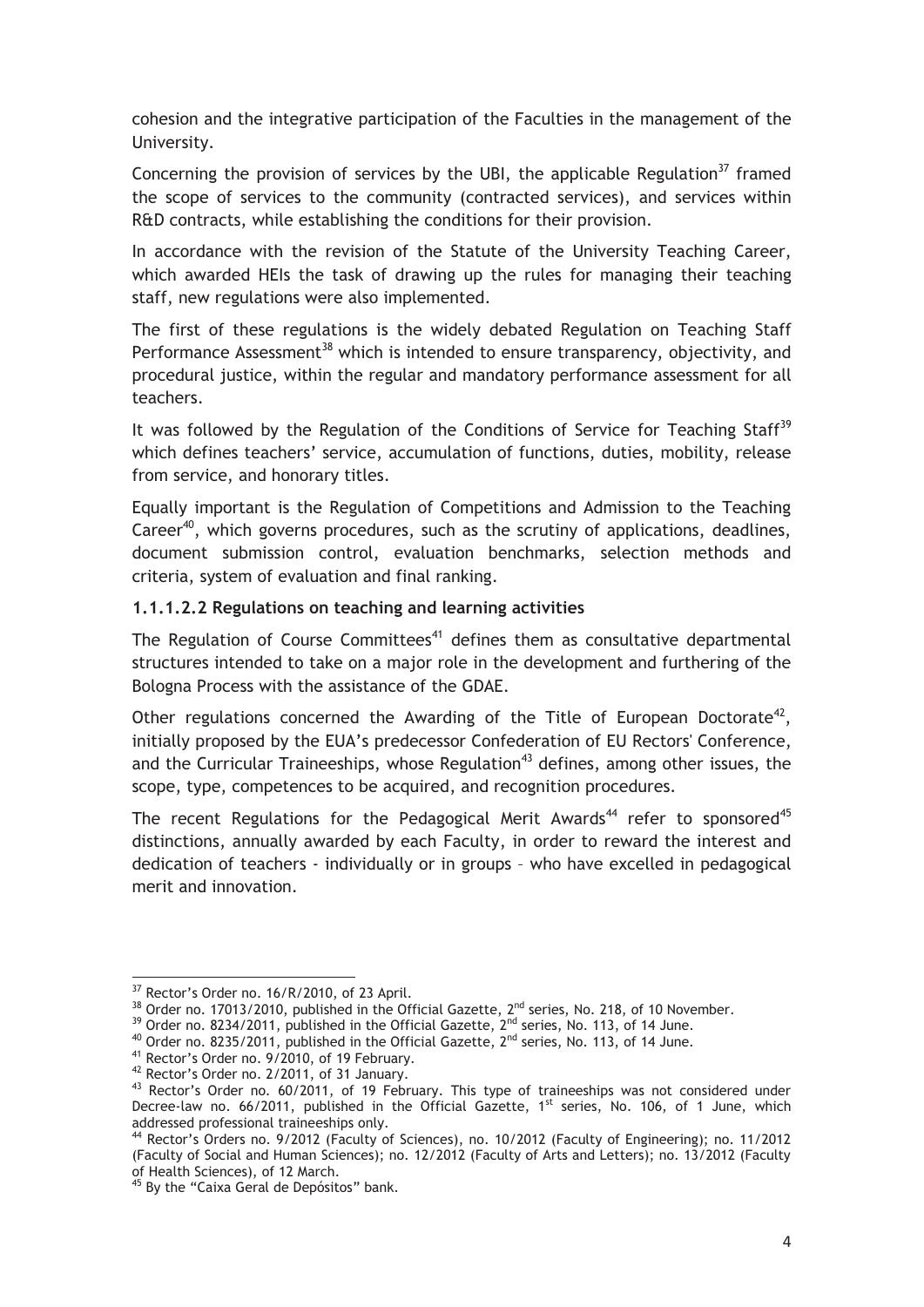#### **1.1.1.2.3 Regulations on R&D**

The Regulation of the  $|Cl^{46}$  is intended to promote scientific research, seeking to implement and enhance the guidelines of the University on research, as well as to meet the scientific demands presented by its bodies.

The Regulations for the Scientific Merit Awards<sup>47</sup> refer to sponsored<sup>48</sup> annually awarded prizes, one by Faculty, to reward the interest and dedication of teachers who excel in scientific merit by incorporating teaching and research into their activity.

Also noteworthy are two regulations consistent with UBI's openness to society and protection and enhancement of R&D outcomes in the scope of a mutually beneficial knowledge and technology transfer: the Regulation on Intellectual Property<sup>49</sup> and the Regulation on Spin-off Start-ups<sup>50</sup>.

The most recent Regulation<sup>51</sup> concerns the rights and obligations of post-doctoral students at UBI including the issue of a certificate stating the activities they have effectively been engaged in.

#### **1.1.1.3 Improved work methods and tools**

Although computerisation is not new to UBI, innovative solutions have been implemented since 2009 at central level, namely regarding quality assurance, administrative and academic services.

In what concerns quality assurance, the creation of collaboration platforms<sup>52</sup> by which relevant indicators - such as student admission, critical course units, failure and drop-out rates – are made available to Faculty Quality Assurance Committees (3.5) allows faster communication and constant access to up-to-date data which can inform and justify many decisions both at University and Faculty level.

In the scope of the Administrative Services, important improvements have been made.

The first was the implementation across the University of an in-house software for document management and workflow – GDUBI – which eliminated the cost of a former licensed software with the added benefits of being completely customised and constantly updated, allowing faster and more transparent information flows, reducing the cost of consumables (paper and cartridges), and creating a digital archive.

Also important in this regard is the creation of an interoperability platform - a onestop shop - which works in conjunction with the SIVF and the GDUBI to promote interoperability, administrative simplification and dematerialisation of processes, making use of the multi-operative functionality of the Portuguese Citizen's Card.

<sup>46</sup> Rector's Order no. 7/2010, of 12 February.

<sup>47</sup> Rector's Orders no. 18/2010 (Faculty of Sciences), no. 18/2010 (Faculty of Engineering); no. 18/2010 (Faculty of Social and Human Sciences); no. 18/2010 (Faculty of Arts and Letters); no. 18/2010 (Faculty of Health Sciences), of 30 April.

<sup>&</sup>lt;sup>48</sup> By the "Santander Totta" bank.<br><sup>49</sup> Order no. 6663/2011, published in the Official Gazette, 2<sup>nd</sup> series, No. 81, of 27 April.

 $^{50}$  Order no. 6664/2011, published in the Official Gazette,  $2^{nd}$  series, No. 81, of 27 April.<br> $^{51}$  Rector's Order no. 52/2012, of 2 July.

<sup>&</sup>lt;sup>52</sup> Running on Microsoft<sup>®</sup> SharePoint<sup>®</sup> 2010 software.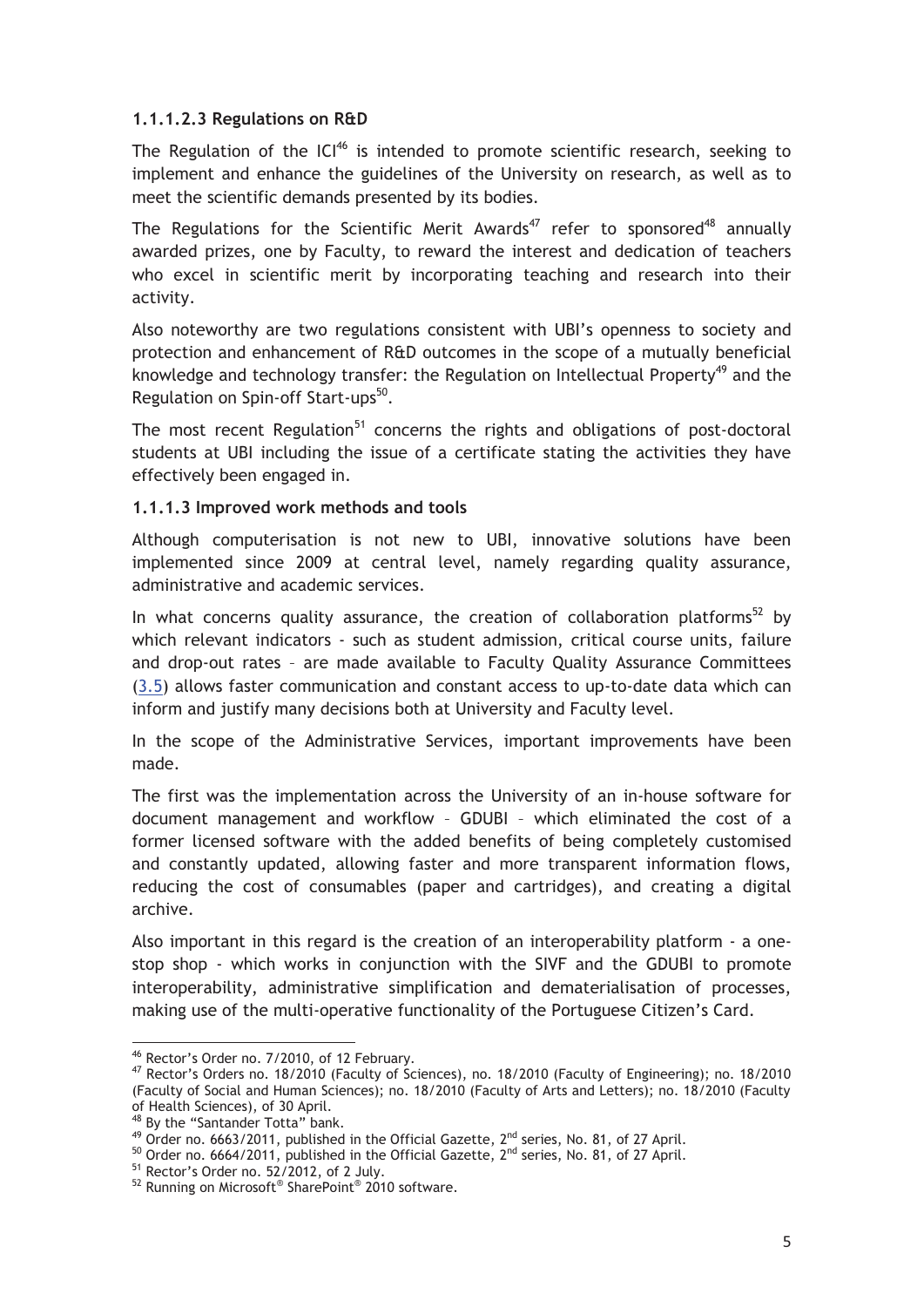Another aspect worth mentioning is the development of a Business Intelligence System incorporating Balanced Scorecard dimensions, which aims to provide UBI with automated instruments of management and evaluation of organisational performance.

As for the Academic Services, significant advances were introduced in its functioning through the on-line platform "Balcão Virtual" (e-Desk), which made bureaucratic tasks simpler, faster and clearer, at the same time easing the interaction between the services, teaching staff and students.

Especially relevant are: the computerisation of the "academic procedure", which covers all aspects related to the functioning of a course unit including students' evaluation; the creation of a master's dissertations module for the appointment of juries and production of standardised minutes; the on-line application, selection and ranking of master's and doctoral students<sup>53</sup>, as well as of outgoing mobility students; and the on-line submission of academic requests by students. An automated monitoring feature was also introduced to alert teaching staff, Heads of Department and Presidents of Faculty to the need of introducing missing academic information.

In addition, the on-line content platform "e-Conteúdos" changed from licensed<sup>54</sup> to freeware<sup>55</sup> software, with the implementation of many new tools to support the teaching and learning activities.

A new open-source integrated library management system<sup>56</sup>, which will replace the existing licensed software<sup>57</sup>, is currently being customised to meet the needs of the libraries of UBI, as well as to allow the development and implementation of a digital archive module seamlessly integrated into the GDUBI.

#### **1.1.1.4 Funding**

Within the period  $2008-2011^{58}$  there was a major cutback in state funding which is consistent with a decrease on the budget of the MEC caused by the current financial crisis. Conversely, UBI's alternative funding sources have increased from around a third of the total budget, in 2008, to slightly more than half in 2011.

Self-financing<sup>59</sup> has increased during the same period. Although student tuition fees which have remained almost unchanged - still account for most of the self-financing, fundraising revenues have significantly increased in 2010 and 2011.

The economic and financial situation that made the Portuguese government's request for international financial assistance inevitable implied taking measures to cut down the spiralling public debt, such as the Law of Financial Commitments<sup>60</sup>.

For public universities like UBI, it had two major implications. It compelled them to seek authorization from the Ministry of Finance to undertake any financial

<sup>&</sup>lt;sup>53</sup> To be extended to undergraduate students as from September 2012.<br><sup>54</sup> Blackboard Academic Suite™.

<sup>55</sup> Moodle.

<sup>56</sup> Running on the web-based LibLime Koha™.

<sup>&</sup>lt;sup>57</sup> Millennium Integrated Library System.

<sup>&</sup>lt;sup>58</sup> Appendix VII to this report.

<sup>59</sup> Appendix VII to this report.

 $60$  Law no. 8/2012, published in the Official Gazette, 1<sup>st</sup> series, no. 37, of 21 February. It regulates the undertaking of commitments and arrears of public entities.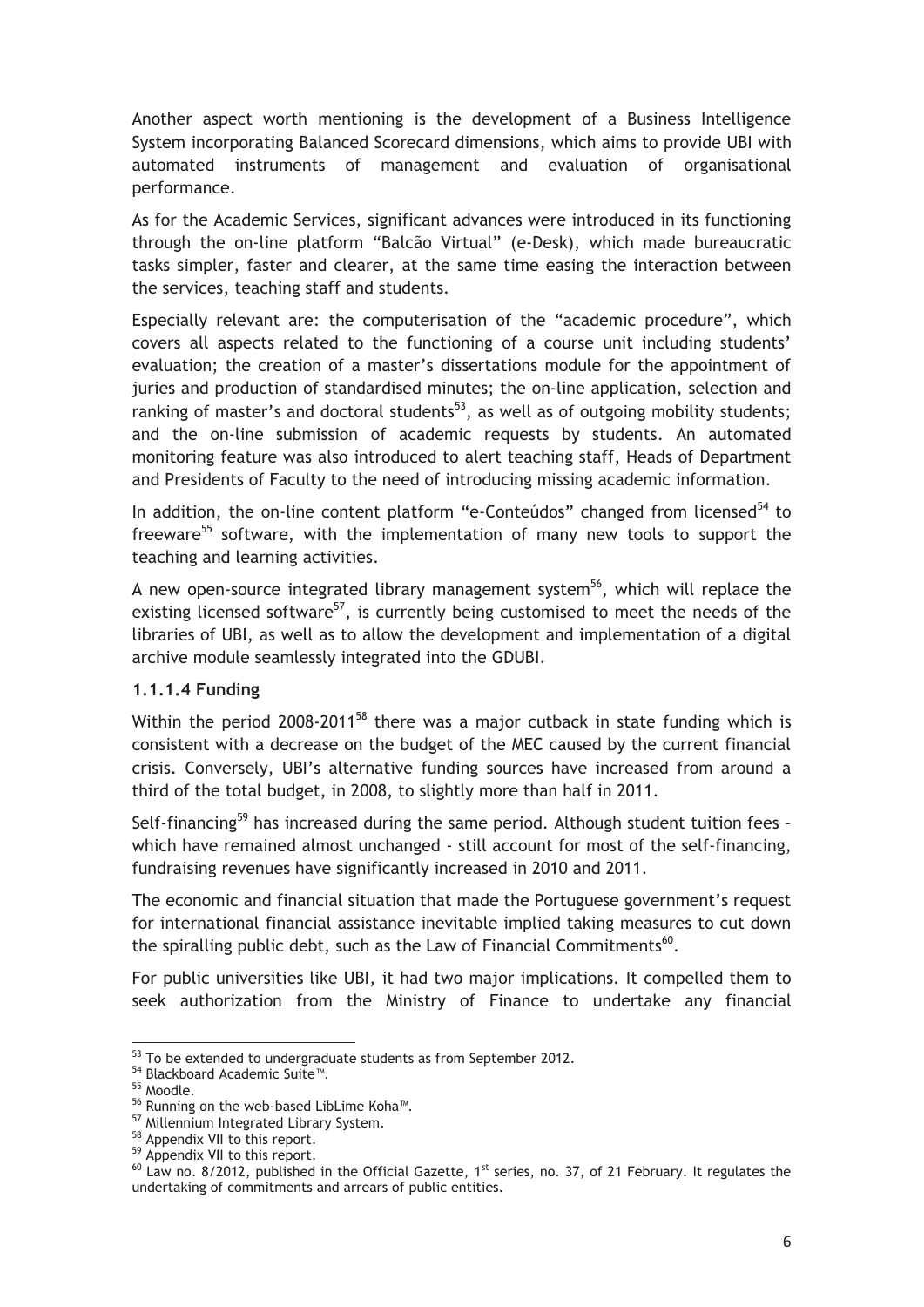commitments (contradicting the principle of financial autonomy of universities) and to demonstrate that they had funds available equivalent to those commitments. However, it prevented them from using the balances from their own revenues.

Following the concerns raised by public universities<sup>61</sup>, with the publication of the Ministerial Order no.  $3364/2012^{62}$  they were allowed to use the carry-over from the previous year, including revenues, to hire services and undertake future financial commitments, provided they were not in debt.

#### **1.1.2 Quality assurance**

In line with the Rector's Action Plan objective of implementing a quality culture and global certification, several measures in specific yet complementary areas have been taken.

The GQ was tasked with liaising with the A3ES, which entered into operation by focusing on the accreditation of all degree programmes. Most were preliminarily accredited<sup>63</sup>, while others were immediately subject to an assessment process. Only a few were discontinued. The degree programmes which were preliminarily accredited will be subject to an assessment by the A3ES. The creation of degree programmes also requires accreditation by the A3ES although adjustments to the degree programmes in operation are decided by the  $DGES<sup>64</sup>$ .

At the same time, a global certification policy was implemented which resulted in extending the compliance with the NP EN ISO 9001/2008 standard - Quality Management System<sup>65</sup> - to all of the services and centres of the University<sup>66</sup>.

Regarding the teaching and learning activities, the Diploma Supplement Label was achieved for the second time<sup>67</sup>, while some engineering degree programmes have been awarded the EUR-ACE® label by the ENAEE $^{68}$ .

#### **1.2. Foreseeable developments**

 $\overline{a}$ 

Without prejudice to additional legislative changes, foreseeable developments are set to take place also in management and governance and in quality assurance.

<sup>&</sup>lt;sup>61</sup> Voiced by the Council of Rectors of the Portuguese Universities.<br><sup>62</sup> Published in the Official Gazette, 2<sup>nd</sup> series, no. 48, of 7 March.

 $63$  A one-time only stage scheduled to take place between 9 November 2009 and 31 March 2010, according to Deliberation no. 3349/2009, published in the Official Gazette,  $2<sup>nd</sup>$  series, no. 244, of 18 December. It was later extended to 14 April 2010.<br><sup>64</sup> Provided the changes do not compromise the objectives of the degree programme in compliance with

Articles 75 to 80 of Decree-law no. 74/2006, of 24 March, amended by Decree-law no. 107/2008, of 25 June, and Decree-law no. 230/2009, of 14 September. Changing the objectives implies a new degree programme which accordingly has to be accredited by the A3ES.<br><sup>65</sup> It acknowledges the effort made by an organisation in order to ensure the conformity of its products

and/or services, the satisfaction of its customers and its continuous improvement.<br><sup>66</sup> On 14 July 2008, the certified structures were: the Academic Services; the Documentation Services;

the GAPPI [sic]; the Document Management and Staff Services Division; the Accounting and Assets Management Division; the Legal Advice Division; the Centre for Qualification and Interaction between UBI and Companies; the Computer Centre; and the Technical Services. On 26 January 2012, the certification was extended to the R&D Division; the Student Ombudsman; the Wool Museum; and the Social Action Services. The current certification is valid until 25 January 2015.

 $^{67}$  First awarded for the period 2005-2008, it was achieved again for the period 2010-2013.<br> $^{68}$  Master's degree in Civil Engineering (2012-2015) and Master's degree in Electromechanical Engineering (2012-2018).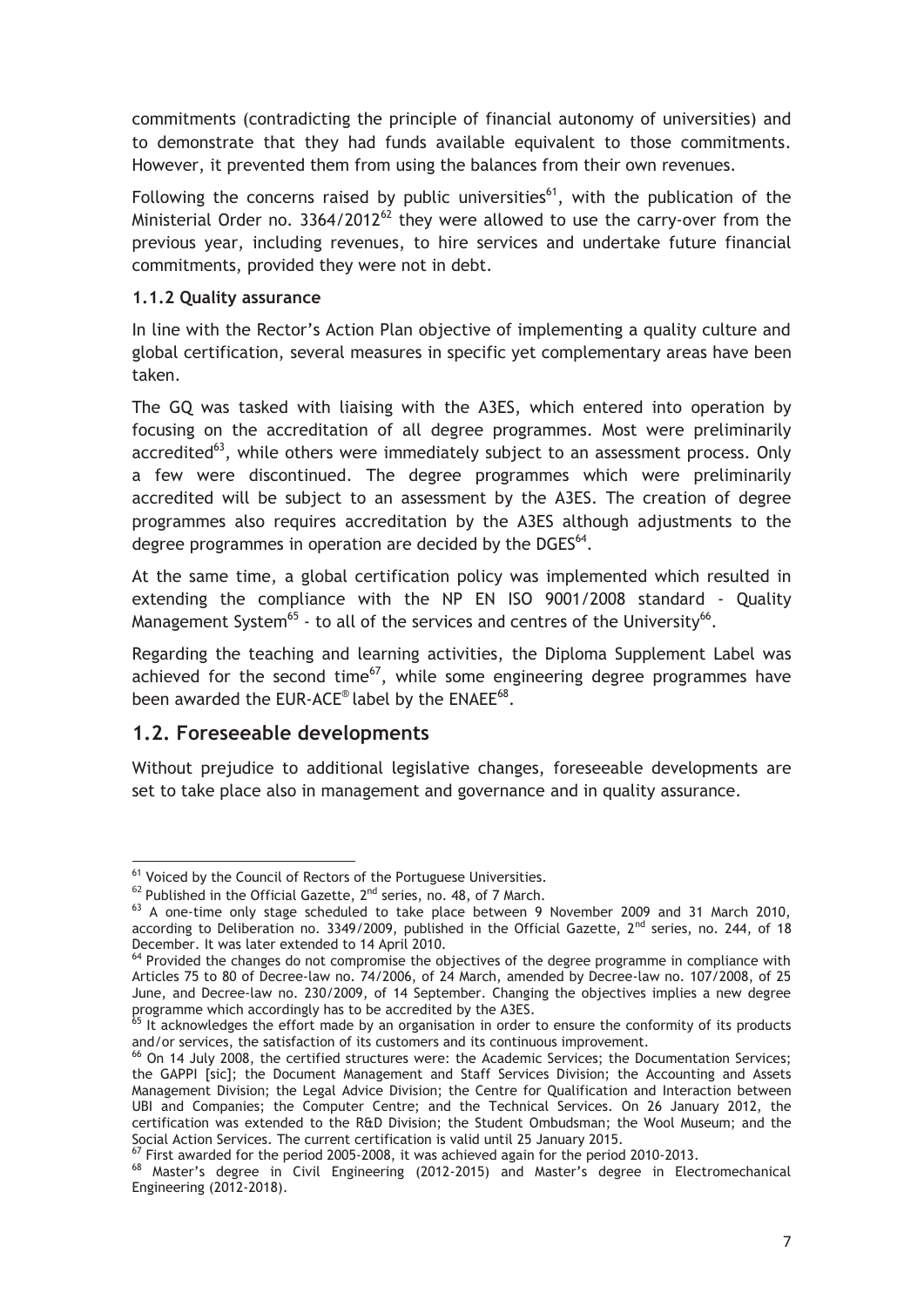#### **1.2.1 Management and governance**

The most relevant factors in this context are: the approval of the Strategic Development Plan for the University; the need to reduce dependency on state funding by increasing fundraising and research funding; and the reorganisation of the national higher education network.

#### **1.2.1.1 Strategic Plan**

Envisaged in the Statutes<sup>69</sup>, the Strategic Development Plan for the University referred to as "Plano 2020" - provides a roadmap for 2012-2020. It was widely discussed across the University during meetings held in all Faculties as well as in different University bodies with relevant contributions from both teaching and nonteaching staff and students having been made. As a consequence, it was unanimously approved by the General Council $^{70}$ .

In addition to realising UBI's mission, vision and values, "Plano 2020" identifies four strategic priorities: to provide global and coherent services in science and education; to achieve international recognition; to take a leading role in the society; and to achieve efficiency and focus on quality. For each strategic priority, specific objectives and corresponding lines of action were identified $71$ .

"Plano 2020" affords a long-term vision which sets the course of action for the University and all of its bodies.

#### **1.2.1.2 Funding**

The Portuguese economic and financial difficulties put an immediate strain on the budget of the University. Firstly, it is very likely that state funding will continue to decrease - whether slowly or steadily remains to be seen. Secondly, self-financing sources - either from tuition fees or fundraising - are also at risk. With salaries falling and unemployment rising, many families are likely to cut down on education expenses. This is a fact that smaller funds for state scholarships and tighter rules for accessing them may well amplify. As for fundraising, despite significant progress has been made (1.1.1.4), the fact that the contributing companies are mostly banking institutions raises a fair amount of concern as to whether they will keep up their current contributions. Finally, companies are also expected to cut down on the highend services provided by the University due to their own difficulties.

In this context, the answer may well lie on raising the induction of international students, on diversifying the type of potential sponsors, and on deriving more funding for research, namely from the FP7, ETF and ERC, as the EUA team recommended and UBI is already working on (3, 4).

#### **1.2.1.3 Reorganisation of the national higher education network**

Although the need to reorganise the Portuguese higher education network is not new, it has regained a special focus due to the national plan of reforms, in and of themselves drawing from the international financial assistance to the country. As a

 $69$  In paragraph 1 a)i) of Article 24.

<sup>70</sup> On 30 March 2012.

 $71$  An executive summary of "Plano 2020" is Appendix I to this report.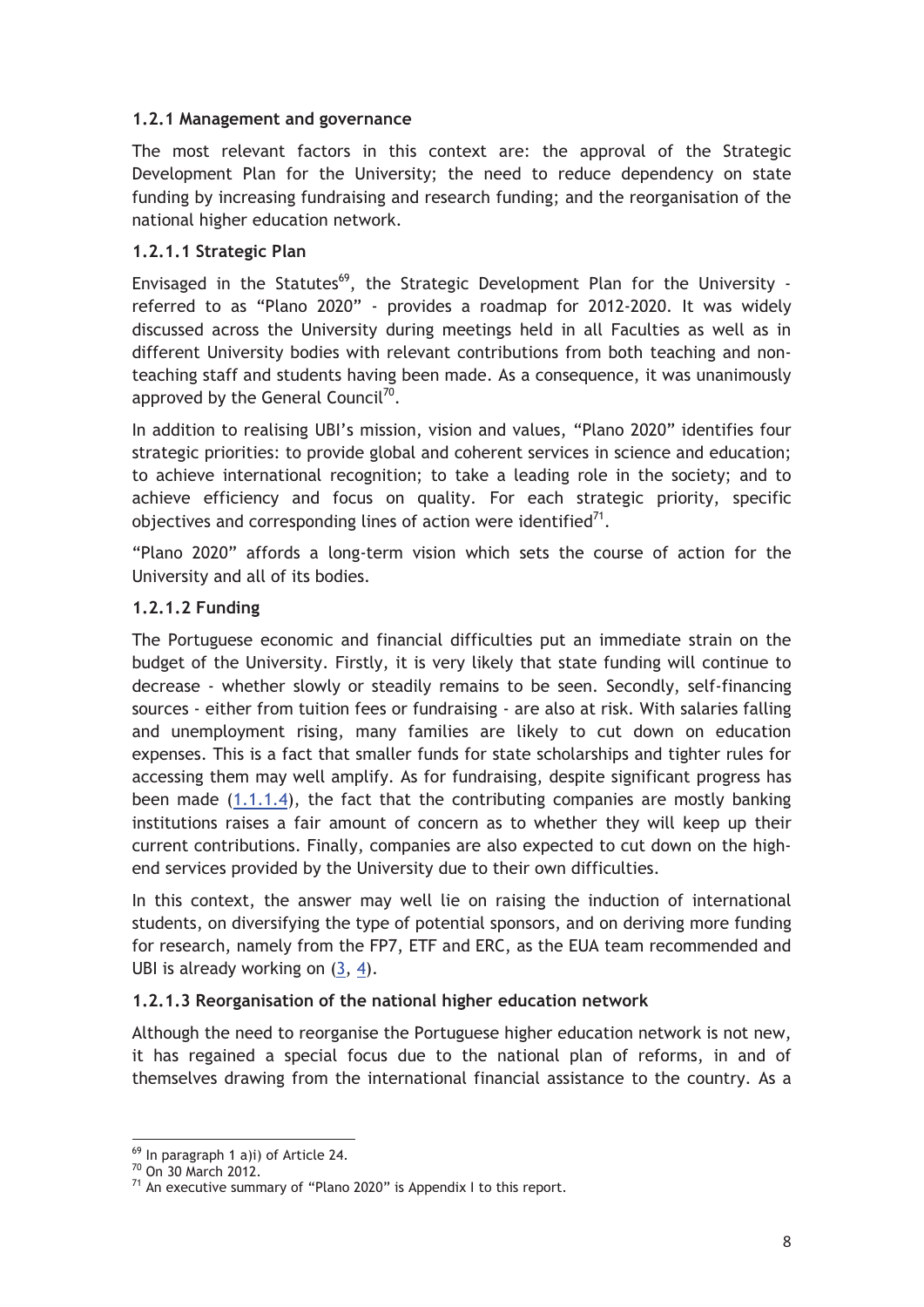result, a study has been commissioned to the A3ES in order to characterise the current situation.

UBI is available to discuss possible solutions provided they ensure its leading role in the regional context and its focus on the quality of teaching and research.

#### **1.2.2 Quality assurance**

Having the Internal Quality Assurance System audited by the A3ES and the acknowledgement resulting of achieving the ECTS Label are seen as largely beneficial to the University.

#### **1.2.2.1 Auditing of the Internal Quality Assurance System**

Not only is the A3ES responsible for the assessment and accreditation of degree programmes, it also audits Internal Quality Assurance Systems, a voluntary process which is in an early stage of implementation. Once achieved, it grants institutions a higher degree of autonomy from the A3ES.

The objective of consolidating its quality culture while working on meeting the criteria to request the auditing of its Internal Quality Assurance System implies a balanced relationship with the Quality Management System already in place (1.1.2). To this end, the Rector has appointed a coordination team $^{72}$ .

#### **1.2.2.2 ECTS Label**

In line with the policy of global certification (1.1.2) and in particular with the need to demonstrate excellence in the implementation of ECTS, an application to the ECTS Label has recently been made<sup>73</sup>.

This process has contributed to updating or completing existing information, namely with regard to degree programmes and individual course units - to which specific forms were created and made available for being completed on-line (3.2, 3.5, 4.3). This was done according to the ECTS User's Guide<sup>74</sup> and incorporating information also required by the A3ES (3.2). Finally, by providing the required information in English<sup>75</sup>, a very important contribution has been made to the internationalisation policy of the University (3.4), especially in relation to the induction of international students.

 $72$  Rector's Order no.  $44/2011$ , of 20 June.

 $73$  In accordance with the new approach to the ECTS Label selection process, a preliminary application was sent to the Portuguese National Agency on 30 May 2012. Following a favourable review by the National Agency, the final application is to be sent until 1 October 2012.<br><sup>74</sup> Available at: <u>http://ec.europa.eu/education/lifelong-learning-policy/ects\_en.htm.<br><sup>75</sup> The ECTS Information Package of UBI is available on th</u>

https://www.en.ubi.pt/Pagina.aspx?p=GPRI\_ECTS\_Information\_Package\_Course\_Catalogue.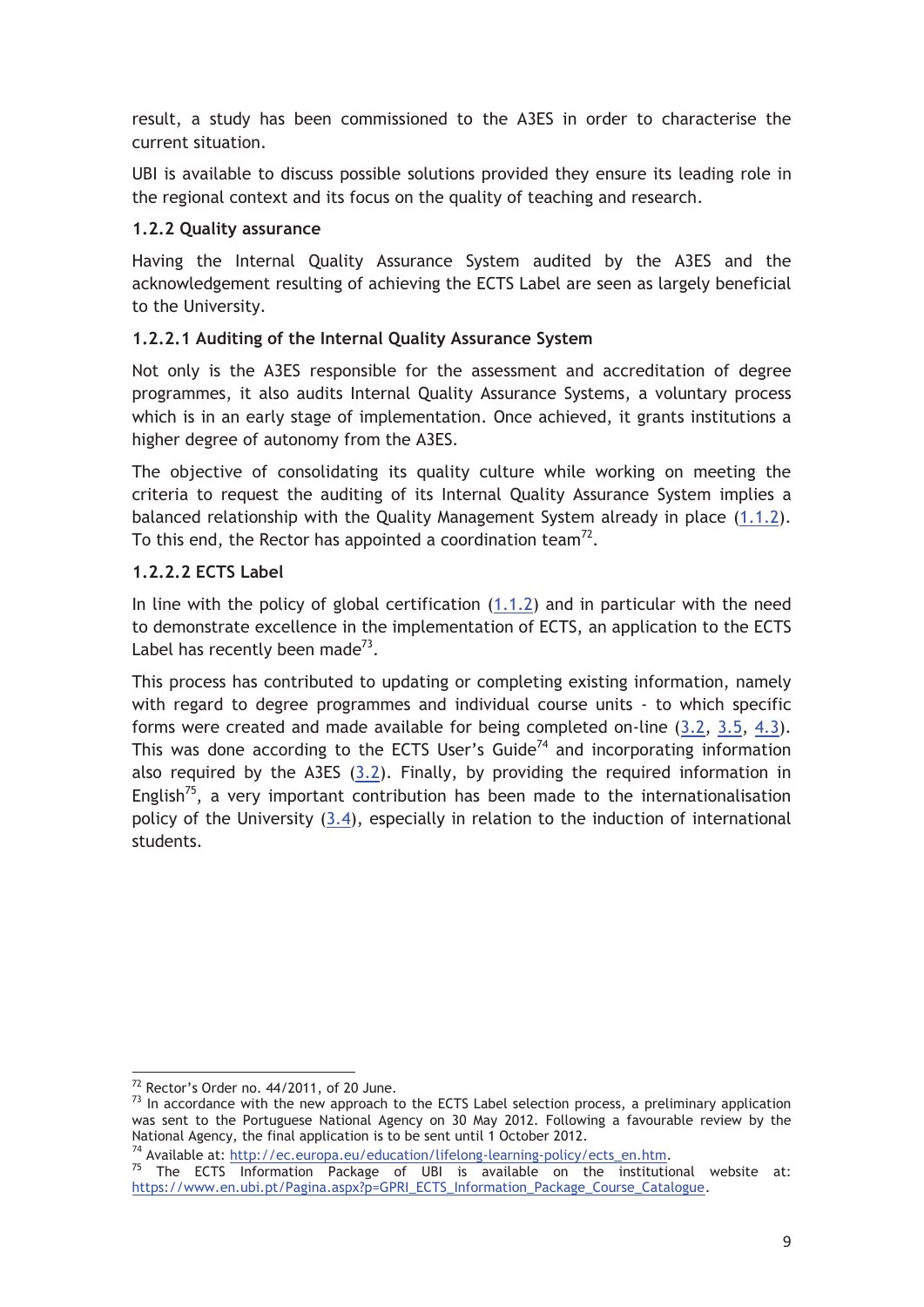## **2. Reactions to the outcomes of the 2008 evaluation**

#### **2.1 Internal reactions**

At the time, most of the conclusions and recommendations of the EUA evaluation report inspired many of the proposals presented by the candidates to the post of Rector, in particular those of the current Rector (1.1.1.1). This fact granted wide acceptance and recognition of the interest of the evaluation process.

#### **2.2 External reactions**

 $\overline{a}$ 

The final evaluation report was made public on the institutional website<sup>76</sup> and newsletter<sup>77</sup>. The on-line newspaper managed by UBI - URBI@ORBI<sup>78</sup> - also featured an article on the subject<sup>79</sup>.

Neither local nor national newspapers made any reference to the institutional evaluation undergone by the University.

In the absence of further data, it is not possible to ascertain additional external reactions or effects other than that of abiding by the principles of accountability and transparency.

<sup>76</sup> At: https://www.ubi.pt/Pagina.aspx?P=GabQ\_Avaliacao\_Institucional\_EUA. According to Google Analytics, between January 2010 and June 2012 the relevant page was viewed 5,558 times, mainly by Internet users from Portugal (4,590); Brazil (225); Poland (75); Spain (45); Germany, United Kingdom,<br>Turkey (30 views each); Greece, Malta, Mozambigue, Venezuela and "not set" (15 views each).

Turkey (30 views each); Greece, Malta, Mozambique, Venezuela and "not set" (15 views each). 77 "Relatório Final de Avaliação pela *European University Association*" (*Final Evaluation Report of UBI* 

*by the European University Association*), Ubinforma no. 159, 21-27 February 2009.<br><sup>78</sup> Additional information on URBI@ORBI is available on the institutional website at: https://www.en.ubi.pt/Entidade.aspx?id=URBI<br><sup>79</sup> "O papel de destaque da UBI" (*UBI's leading role*), URBI@ORBI no. 475, of 24 February 2009. Available

at: http://www.urbi.ubi.pt/arquivo/2009/475-2009-02-24/5668/.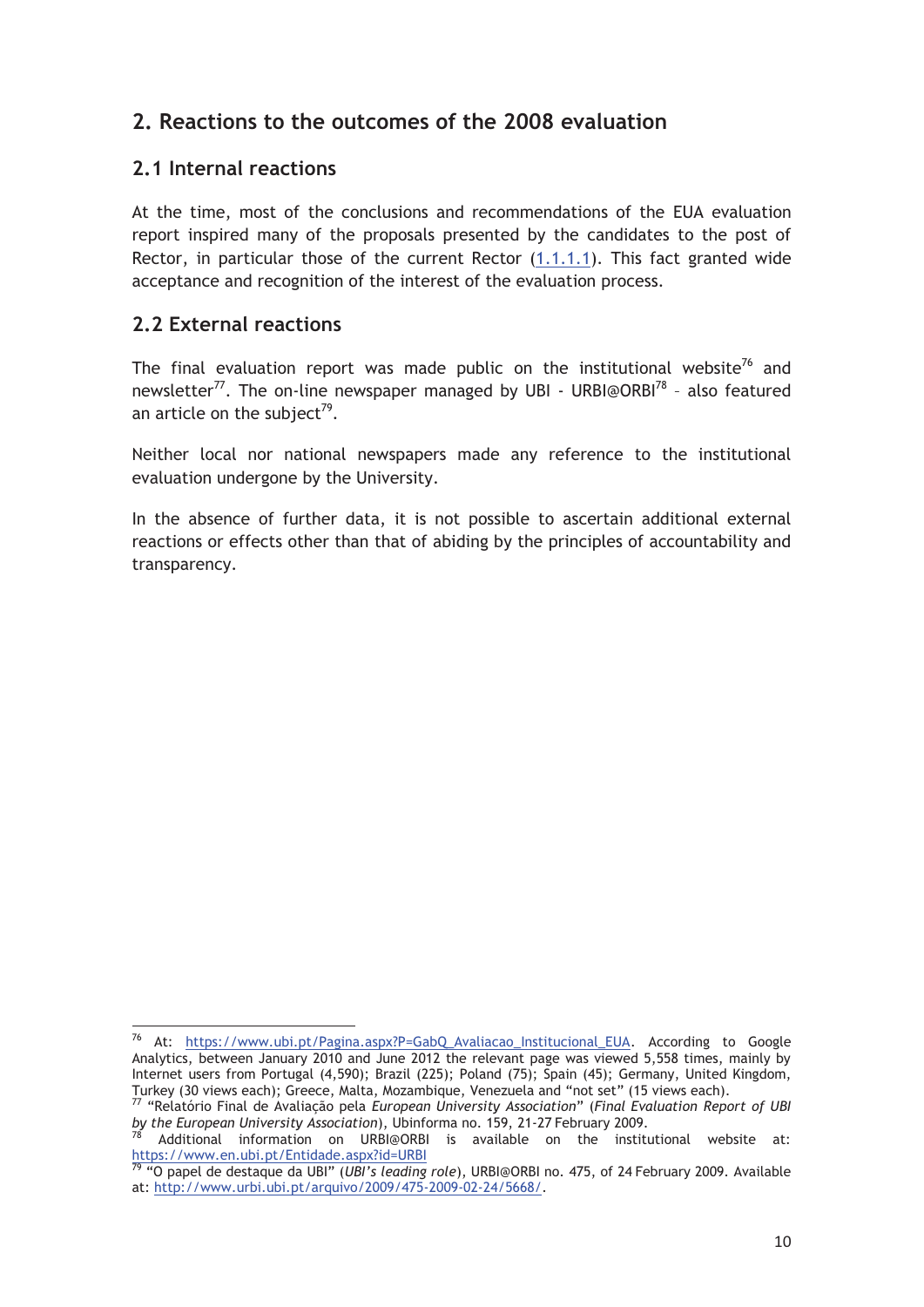## **3. Analysis of which recommendations have been implemented and which have not**

## **3.1 Students**

**Ensure the full participation of students in all quality assurance procedures and in line with the Standards and Guidelines for Quality Assurance in the European Higher Education Area [ESG].** 

In addition to being formally represented at several University and Faculty bodies (1.1.1.1), students are strongly encouraged to participate in quality assurance procedures whether related to teaching and learning (in line with the ESG), or administrative services (according to the NP EN ISO 9001:2008 standard) (1.1.2, 3.5).

The GQ was responsible for the design and implementation of new student satisfaction questionnaires, which were approved by the Pedagogical Councils, to evaluate the organisation and functioning of course units, as well as teaching staff performance<sup>80</sup>. Unlike the previous questionnaires and following the EUA team recommendation, participation is optional.

The "Balcão Virtual" (1.1.1.3) – as opposed to the former "Lince" dedicated platform - is the on-line interface for answering questionnaires and making results available to both teachers and students. The former have access to the results relative to the course units they are either in charge of or deliver, whereas the latter visualise data of the course units they attend. The data concerning teacher performance may have an impact on teachers' evaluation, in accordance with the Regulation on Teaching Staff Performance Assessment (1.1.1.2.).

In addition, the GQ provides information derived from the questionnaires to the applicable Faculty Quality Assurance Committees (3.5), Pedagogical Councils, Heads of Departments and Course Directors. The results are then analysed by each Course Committee to identify potential problems and define corrective measures, in conjunction with the teachers in charge.

Although the AAUBI and UBI have joined efforts to raise student participation, which ultimately led to its improvement, the students in the Steering Committee agree that there is room for more involvement and feel that the lack thereof mirrors the national context. There is broad consensus that, to a significant extent, this is still a work in progress.

Students suggest that the allocation of ECTS credits to the participation in Universityrelated activities and in particular the recognition of social skills could boost student involvement. There is a commitment to formally implement such recognition in the next academic year.

#### **Develop object-based learning and supportive tutoring as distinctive features of its student-centred pedagogy.**

The Rector's Action Plan is clearly committed to developing a student-centred pedagogy and the GDAE has been created (1.1.1.1) to define and coordinate policies associated with this goal.

<sup>80</sup> Appendix XI to this report.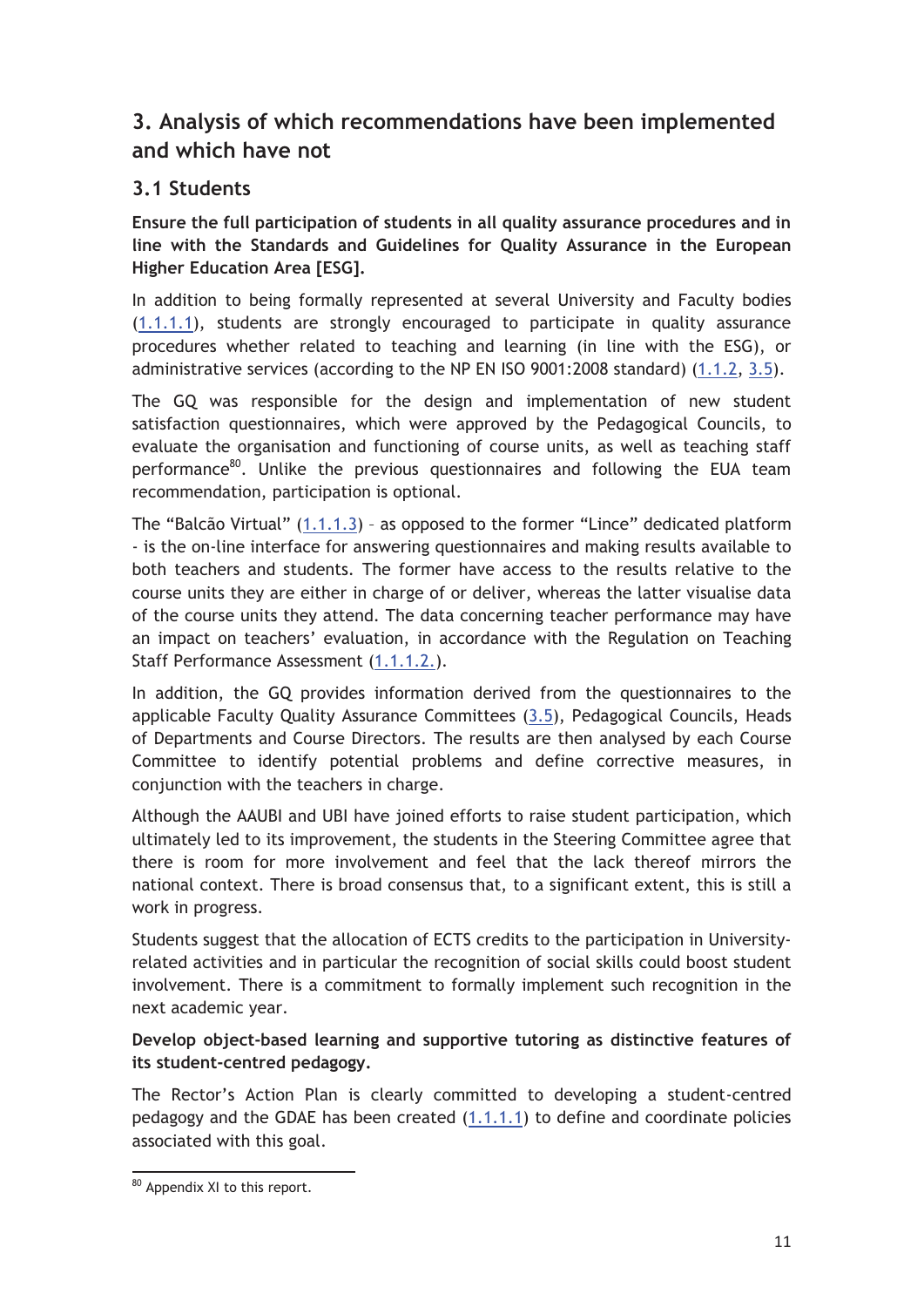In recent years, efforts have been made to shift from a teacher- to a student-centred paradigm.

Several training courses were offered to teaching staff who wanted to improve their knowledge about this pedagogy and the skills to implement it in the teaching and learning process (3.2, 4.3).

At the same time, two  $1<sup>st</sup>$  cycle degrees were selected in each Faculty to be pilot programmes for applying the pedagogical model adopted at the Faculty of Health Sciences (3.2, 4.3). In this context, guidance was provided to decrease the amount of theoretical classes and gradually implement a tutorial teaching by reducing the number of students per class, in particular focusing on the use of information and communication technologies.

#### **Ensure that the remit of the "Provedor do Estudante" is agreed by all stakeholders.**

The Student Ombudsman ("Provedor do Estudante"**)** (1.1.1.1) works mainly in close collaboration with the Pedagogical Councils, the AAUBI and the SASUBI. Although, due to his independent role, he cannot call for meetings of the Pedagogical Councils, the members of the Pedagogical Council are entitled to do so and have him invited.

According to the current Student Ombudsman, his action is based on three fundamental principles – confidentiality, right of reply and informality. He considers that he has real agency, although mostly in an informal way, due to his good articulation with both the rectoral team and the administrative services, which contributes to a faster resolution of most problems.

Students have, according to the President of the AAUBI, a positive view of the Student Ombudsman's work and consider that he really is an independent entity in promoting students' rights, by bridging the gap between services and students.

#### **Consolidate the operation of the Academic Services and ensure their optimal interface with students.**

Considerable changes were introduced in the Academic Services to overcome the uneasy interaction reported by the EUA team $81$ .

The staff was reorganised in order to improve front-office services<sup>82</sup> as students complained about long queues resulting from understaffing. Due to restrictions in hiring, it was not possible to recruit staff. However, a number of face-to-face procedures can now be accomplished on-line, which makes them easier for students and frees staff to perform other functions (1.1.1.3).

It was agreed that problems also arose from ignorance of University's norms and regulations. To mitigate this, all regulations are made available to students using the existing Intranet, contributing to their dissemination and transparency (4.1), while making decisions more expectable and comprehensible. When exceptions are decided, they apply to all students in the same situation.

<sup>&</sup>lt;sup>81</sup> Universidade da Beira Interior [UBI], *IEP Evaluation Report*, February 2009, paragraph 3.1.6, p. 7.<br><sup>82</sup> Through internal mobility, three additional staff members were allocated to the Academic Services: two for the front-office and one for telephone assistance.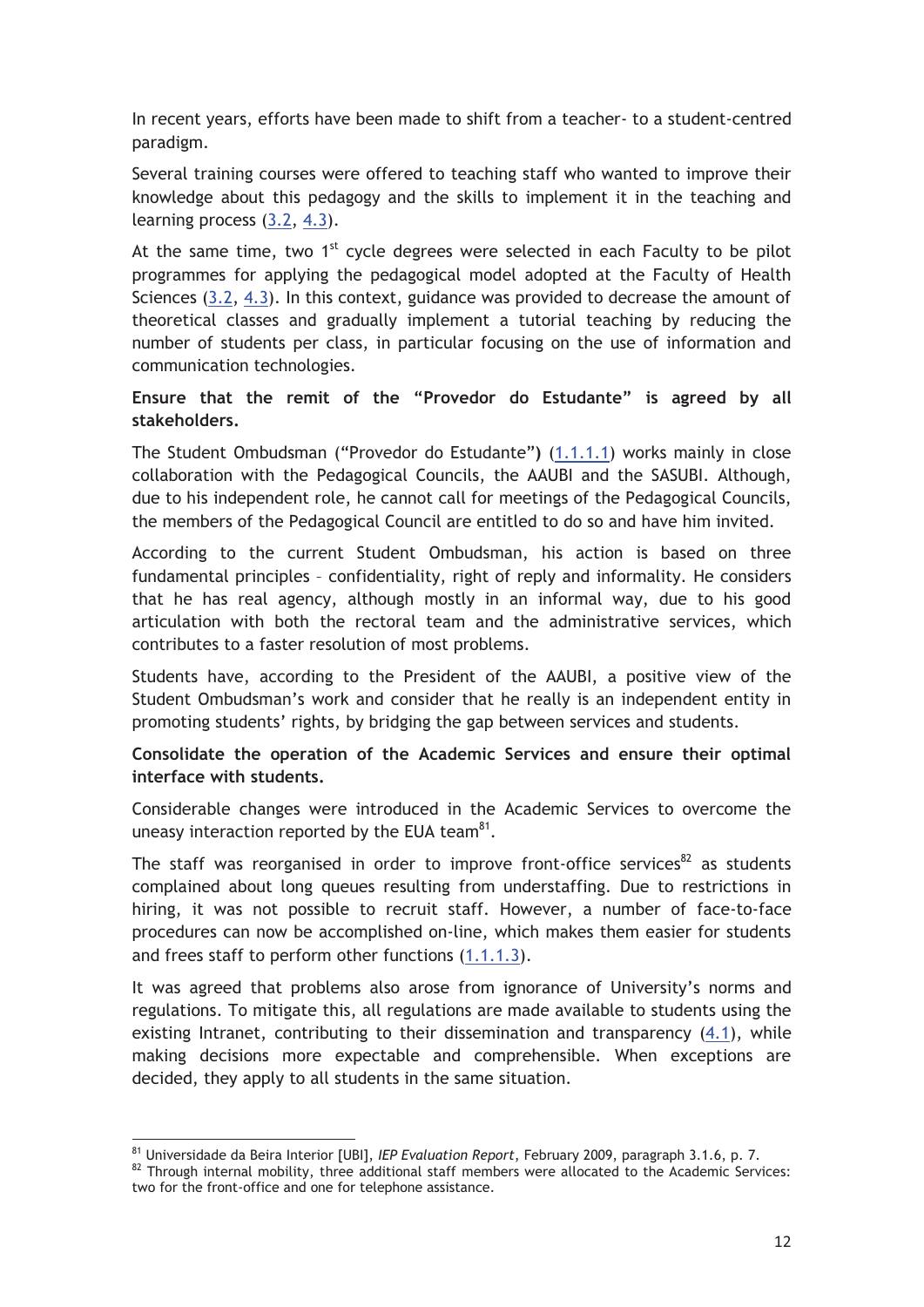Both the Student Ombudsman and the President of the AAUBI agree that progress has been achieved but there is still room for improvement.

## **3.2 Learning and teaching**

#### **Benchmark learning outcomes against good practice in selected European institutions.**

The benchmarking of good practices is more consolidated than before. The priority awarded to the enhancement of the Bologna Process (3.1, 4.3) called for re-thinking its principles, namely in what concerns generic and specific competences, learningteaching and evaluation methods.

The pilot  $1^{st}$  cycle degrees and teacher training programmes (3.1, 4.3) were clearly based on the Tuning Project, while the descriptions of degree programmes and individual course units were benchmarked against the ECTS  $(4.3)$  and A3ES requirements (1.2.2.2).

#### **Consolidate the staff development programme at university level.**

An in-service staff development programme was promoted at University level centrally managed by the GDAE (3.1, 4.3). The attendance of such programmes is also credited under the Regulation on Teaching Staff Performance Assessment  $(1.1.1.2.1).$ 

#### **Further improve the induction of new first cycle students.**

Although important steps have been taken since 2009 to implement new teaching and learning methods, it is too early for them to become a distinctive feature and a competitive stance of UBI, as suggested by the EUA team. Therefore this recommendation has not been fully implemented yet.

#### **Remove all barriers to internal mobility.**

UBI's organisation (1.1.1.1), distance between Faculties, restrictions in hiring new teaching staff and administrative constraints still prevent a more flexible implementation of the ECTS.

## **3.3 Research**

**Compete systematically for EU-funded and international research grants; and that it do so in the framework of a comprehensive research strategy, which builds on identified synergies and international collaborations.** 

The ICI is in charge of UBI's overall research strategy and policies, namely in what concerns internationally funded projects. It was created (1.1.1.1) to address the need of a comprehensive strategic plan regarding research, including prioritisations, an implementation programme and the monitoring of outputs.

Before 2009, internationally funded projects were almost non-existent. By the end of 2011, they represented an amount of about 1 million euro, in particular in engineering. The current FP7 funded projects ascend to 1.5 million euro. In addition, other partnerships with universities from Spanish and French trans-border regions have translated into Interreg IVA and Interreg IVB projects.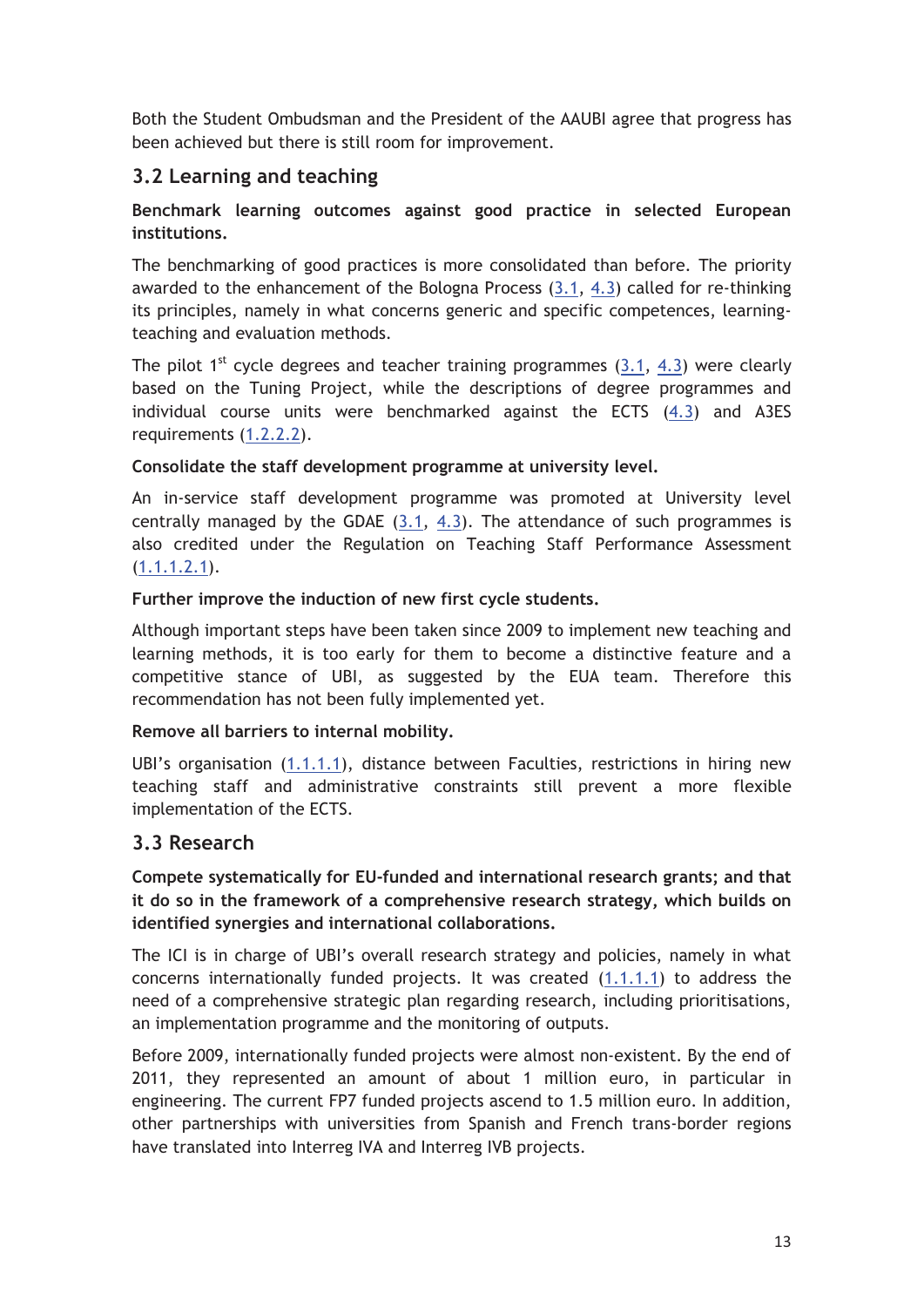In order to stimulate and support research applications to EU funded projects, the ICI organises, through the R&D Division, thematic awareness-raising events across the University. The ICI also seeks to promote protocols with foreign universities which are intended to create or develop networks to support future projects. Most of the on-going projects originated from such contacts.

**Revise the criteria for PhD supervision and increase the number of doctoral students, locating them in a graduate school, which will include international joint programmes in its portfolio.** 

Doctoral students have increased from 266 in 2008 to 434 in 2011, partly as a result of support measures such as allowing supervisors to request half of the doctoral students' tuition fees to fund their research activities $^{83}$ .

Merit grants for doctoral students have also increased since 2009, although the FCT has decreased their financing. This was minimised by negotiating a sponsorship<sup>84</sup> which, in addition to funding the Scientific Merit Awards (1.1.1.2.3), since 2010 is also used by the Rector to allocate 20,000 euro to each Faculty to foster research. Part of this money is used to finance doctoral grants, whose awarding criteria match those of the FCT.

The development of an autonomous doctoral school was not yet considered, because neither the required critical dimension nor the critical mass in specific areas has been achieved. Instead, the Steering Committee believes that a centralised structure dedicated to doctoral degree programmes, focusing on student recruitment as well as on addressing the specific needs – especially administrative - of doctoral students could have a positive impact.

#### **Use internationally accepted performance indicators and metrics.**

Internationally accepted performance indicators and metrics are already in use at UBI, as a result not only of its research strategy (4.2), but also of the requisites of both the Regulation on Teaching Staff Performance Assessment (1.1.1.2.1) and of the A3ES. Accordingly, indicators such as presenting research projects and ISI/SCOPUS publications by both Faculty and scientific areas are used in the ICI's reports as well as at the annual R&D dissemination event UBISCIENTIA  $(4.2)^{85}$ .

Moreover, since 2010, UBI developed a full-cost accounting system (3.6, 4.1) that allows estimating the direct and indirect costs of research by organisational units and sub-units (e.g. Departments).

**Reinforce links with Parkurbis, with specific regard to intellectual property and knowledge transfer and, at the same time, extend the number of partnerships with economic and social actors in the region.** 

While links with Parkurbis have been reinforced, partnerships with regional, national and international economic and social actors were extended<sup>86</sup> (e.g. Galp Energia, Portugal Telecom, Delta and Siemens Healthcare), some of which were essential in the creation of UBIMEDICAL (4.2).

<sup>83</sup> Rector's Order no. 32/2009, of 1 September.

<sup>&</sup>lt;sup>84</sup> With the "Santander Totta" bank.

 $85$  Relevant indicators are Appendix VI to this report.<br> $86$  Appendix X to this report.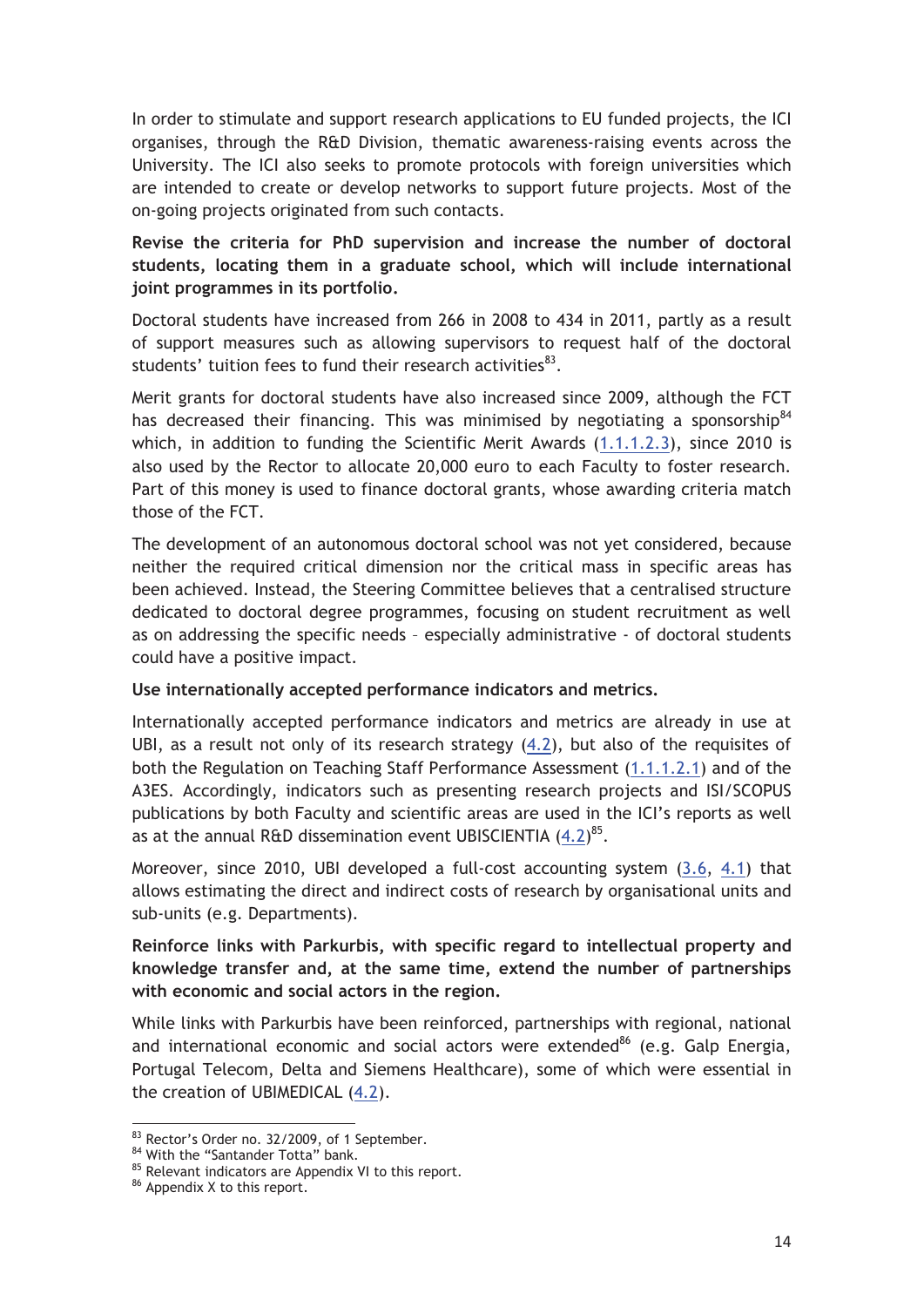Since 2009, knowledge and technology transfer has increased, as well as the number of submitted patents and spin-offs (4.2). To support these activities there are new Regulations on Intellectual Property and Spin-off Start-ups (1.1.1.2.3) and the GAPPI provides training in this domain.

Entrepreneurship activities are very important to our R&D strategy, which led to integrating course units on entrepreneurship in many degree programmes in all Faculties. In addition, there is the CEBT open course<sup>87</sup>, and the WINUBI, which has an external jury composed of business executives likely to welcome and finance those ideas. Nevertheless, the Steering Committee believes that additional funding is required to support and develop this area.

#### **Derive new first and second cycle programmes from its research expertise, rather than the reverse.**

In the current context of Portuguese higher education, the A3ES ensures that this recommendation will be addressed as it assesses whether all degree programmes comply with requirements that include having a qualified teaching staff, an associated research unit and research outputs in the scientific area of the degree programme, in particular at the postgraduate level.

In order to either create or develop critical mass in some scientific areas associated with existing degree programmes, the ICI promotes the creation of branches of research units from other Universities rated by the FCT as "Very Good" or "Excellent" (4.2).

#### **3.4 Internationalisation**

 $\overline{a}$ 

**Elaborate a strategy benchmarked against good practice elsewhere in Europe.** 

Several international initiatives were benchmarked against European good practices (1.2.2.2, 3.2, 3.5, 4.3).

There have been contacts with foreign HEIs, in order to expand our cooperation network and take advantage of rising opportunities in some scientific areas.

In addition, new partnerships were established, namely with Brazilian institutions, which is currently a strong focus of UBI's internationalisation policy, under the sponsored<sup>88</sup> Luso-Brazilian Grants<sup>89</sup> and "Science without Borders"  $(4.2)$  programmes.

#### **Develop a system of appraisal of its international activities and expand the International Office.**

There is a system of monitoring internationalisation indicators (mostly related to student as well as teaching and non-teaching staff mobility) which are periodically disseminated to the academic community<sup>90</sup>.

<sup>&</sup>lt;sup>87</sup> Delivered in association with the University of Coimbra; University of Aveiro; "CEC/CCIC Conselho Empresarial do Centro/Câmara de Comércio e Indústria do Centro" (*Business Council / Chamber of Commerce and Industry of the Centro Region*); and, since 2011, with the Spanish HEIs: University of Salamanca; Pontifical University of Salamanca; Foundation University of Valladolid; University of León.<br><sup>88</sup> By the "Santander Totta" bank.

 $89$  Additional information on the scope of international partners and programmes UBI is involved with and participates in is available on the institutional website at: and participates in is available on the institutional website at: https://www.en.ubi.pt/Entidade.aspx?id=GPRI.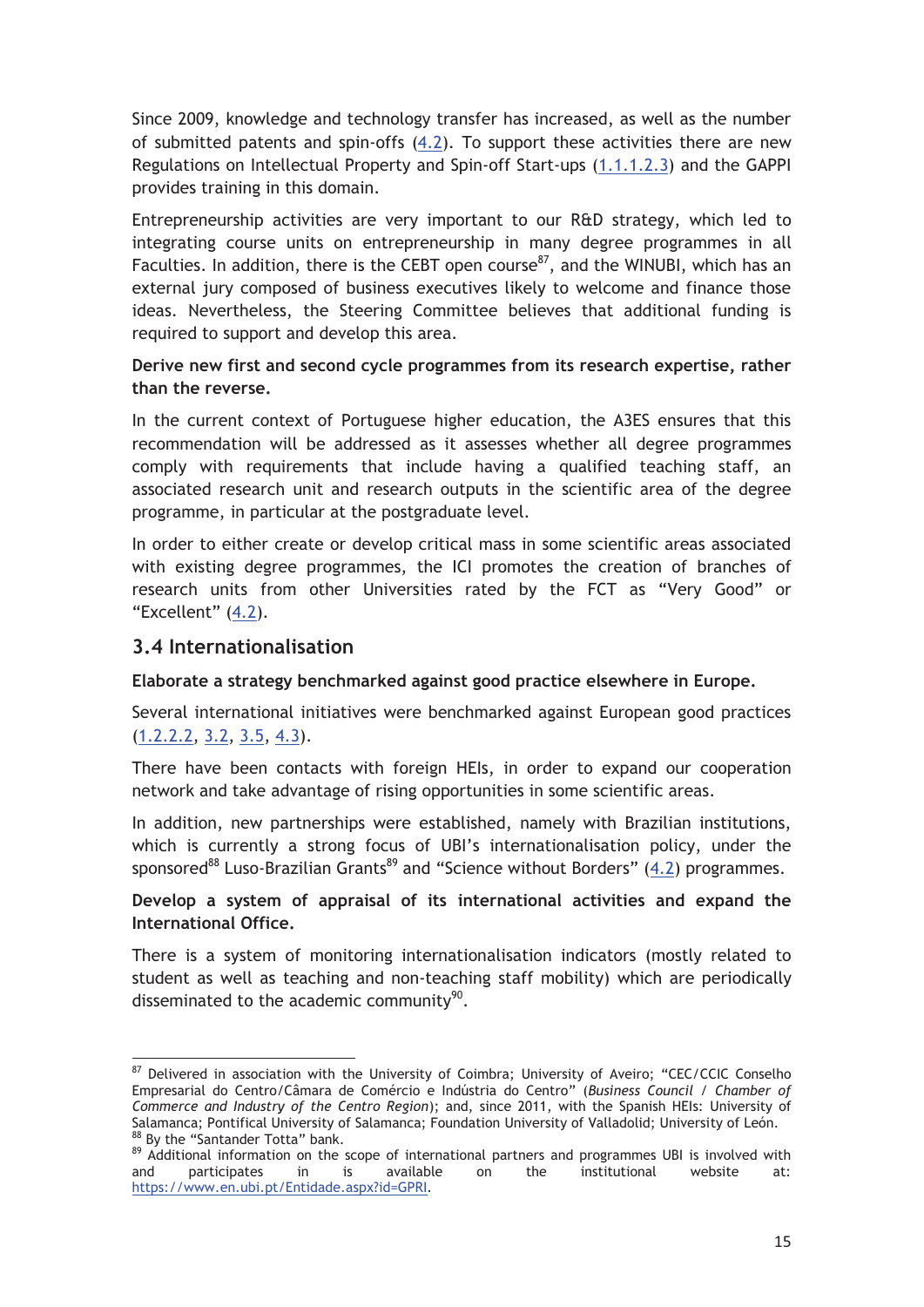One additional staff member was allocated to the GPRI $91$ , which also relies on the work of trainees paid with Erasmus funding. Current restrictions in hiring (3.1) prevent a more significant expansion. A good interaction with Erasmus Coordinators and the recent implementation of the Erasmus Student Network, aimed to support incoming Erasmus students through volunteer and organised work of other students, both contribute to minimise this difficulty.

Recently, a new platform eased the teachers' work and made the whole Erasmus student application and selection procedure much more objective and transparent, thus ensuring the merit of the students who are placed (1.1.1.3.).

**Use internationalisation as a means of acquiring expertise through staff mobility, joint curriculum development and knowledge transfer.** 

The first ever applications for Erasmus Mundus master's degrees in Energy and in Biomedical Sciences were recently submitted. In addition, some protocols were established with foreign universities towards the development of double degrees<sup>92</sup>. UBI holds the Diploma Supplement Label and has recently applied to the ECTS Label (1.1.2, 1.2.2, 3.5). Since 2011, UBI also awards the European Doctorate (1.1.1.2.2).

In order to foster internationalisation, the institutional website, the International Student Guide<sup>93</sup>, and the ECTS Information Package were produced in several languages, namely English<sup>94</sup>, Spanish, Portuguese, and Polish.

In what concerns research activities, new steps were taken towards internationalisation, which led to an increase in internationally funded research projects and international networks (3.3, 4.2).

#### **3.5 Quality assurance**

 $\overline{a}$ 

**Establish quality assurance procedures in line with ESG, to be managed at university level, and also develop internal quality assurance mechanisms for research, management and administrative services.** 

The importance of promoting and fostering a quality culture across the University is acknowledged as fundamental (1.1.1.1). The GQ, a central office responsible for defining principles and procedures for quality assurance consistent with the ESG for the entire University, was created (1.1.1.1) to achieve this objective.

The GQ has established Faculty Quality Assurance Committees<sup>95</sup> which became responsible for implementing the University's quality policy and for producing

<sup>90</sup> Through the publication of "UBI em Números" (*UBI in Figures*) and of the Annual and Financial

<sup>&</sup>lt;sup>1</sup> In order to support free-movers, the mobility to and from Ibero-American countries (especially Brazil), as well as the establishment of agreements with foreign HEIs.<br><sup>92</sup> Polish Universities: Integrated master's degree in Architecture with the Gdansk University of

Technology, 1<sup>st</sup> and 2<sup>nd</sup> cycle degree programmes with the Technical University of Bialystok. Spanish Universities:  $1^{st}$ ,  $2^{nd}$  and  $3^{rd}$  cycle degree programmes with the University of Extremadura and with the University of Salamanca.

 $93$  The English version is Appendix IX to this report. The Spanish, English, Polish and Portuguese versions are available on the institutional website at:

https://www.en.ubi.pt/Pagina.aspx?p=GPRI\_Guia\_Internacional.<br><sup>94</sup> The English version of the institutional website was especially important for the ECTS Label application.

<sup>&</sup>lt;sup>95</sup> These Committees comprise the President of the Faculty, one teacher from the Scientific Council, one teacher from the Pedagogical Council, the Secretary of the Faculty and one student.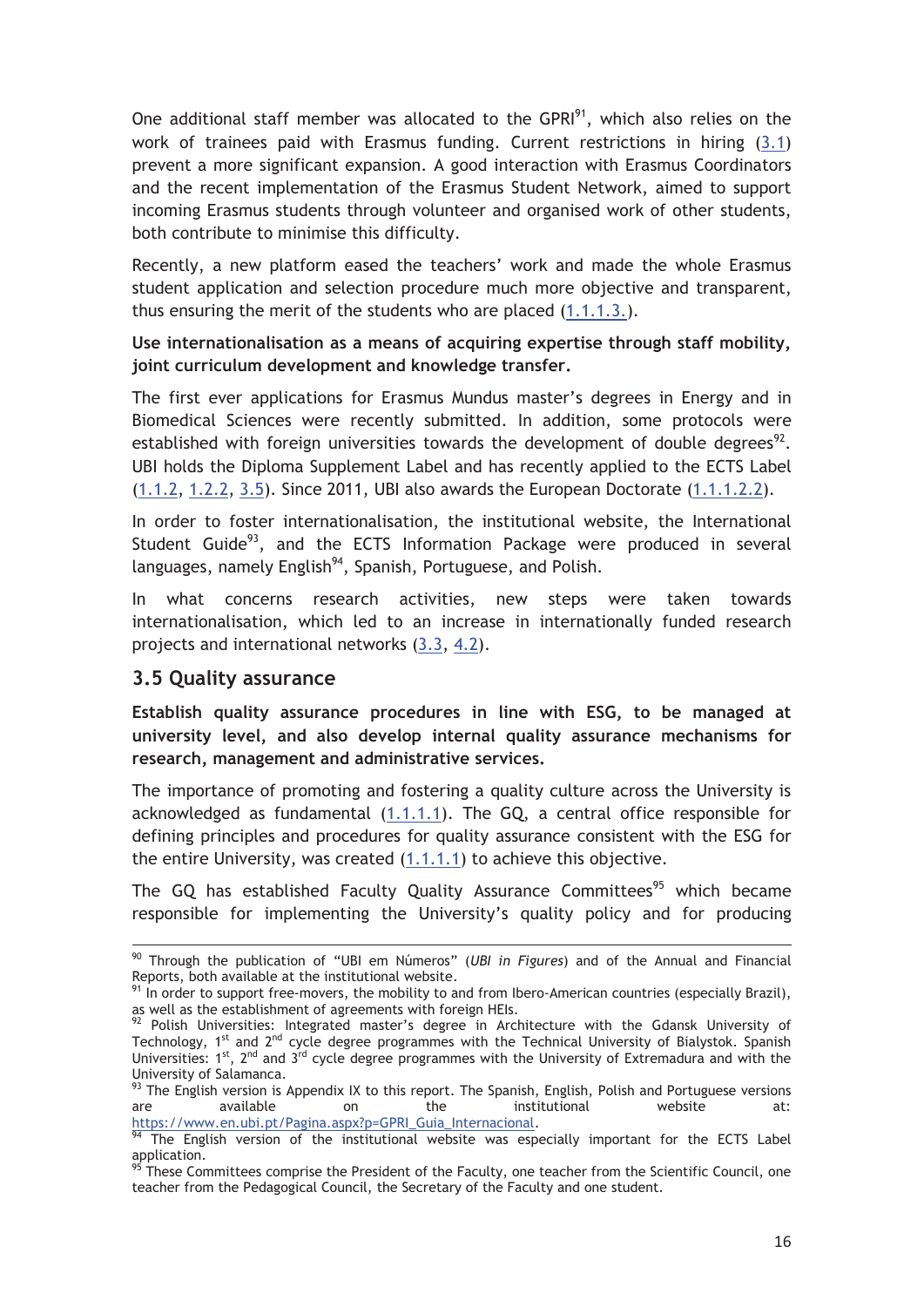specific reports. These Committees were provided with collaboration platforms coordinated by the GQ, where relevant data is displayed either by degree programme or course unit (1.1.1.3).

In what concerns research, quality assurance procedures have already been addressed (3.3).

Since the EUA evaluation report, along with the implementation of new quality assurance principles and procedures for learning-teaching and research activities, the former Quality Management System was extended (1.1.2). Currently, all Centres and Services, including the SASUBI, comply with the requisites of the NP EN ISO 9001:2008 standard. A significant number of services and centres directly deal with students who are asked to participate in this certification system by filling the applicable satisfaction questionnaires.

In the near future, UBI also intends to achieve an additional level of certification focused on social responsibility according to the SA 8000 $^{\circ}$  standard $^{\circ 6}$ .

#### **Disseminate outcomes of quality assurance to all stakeholders, including students.**

In order to earn the stakeholders' involvement and confidence, they are asked to participate not only in the implementation of quality assurance procedures, but also in their previous discussion and definition. As an example, the current student satisfaction questionnaires were improved as a result of suggestions originated from the Pedagogical Councils  $(3.1)$ .

The results of student satisfaction questionnaires are provided to and worked upon by Course Committees (3.1). Research outcomes are disseminated using internationally accepted performance indicators and metrics (3.3). Faculty Quality Assurance Committees analyse relevant indicators  $(1,1.1.3, 3.1)$  and work along the lines referred to in the answer to the previous recommendation.

#### **Review the implementation of Bologna courses, with particular regard to the allocation of ECTS and the division of pre-Bologna courses into two cycles.**

Since 2009, three reports on the implementation of the Bologna Process have been issued<sup>97</sup>, covering all issues related to the implementation of degree programmes according to the Bologna guidelines.

Course Committees, as well as teachers, can introduce changes to the syllabus or teaching and evaluation methods of course units, but changes to the structure of a degree programme must be approved by the Scientific Councils, and then follow the applicable procedure (1.1.2).

The recently implemented degree programme and individual course unit descriptions (4.3) provided Course Committees with an additional opportunity to discuss the need to introduce changes and define the competences associated with undergraduate  $(1<sup>st</sup>$ cycle) and postgraduate  $(2^{nd}$  and  $3^{rd}$  cycles) degrees.

<sup>96</sup> Social accountability standard based on international human rights norms and national labour laws that will protect and empower all personnel within a company's scope of control and influence, who produce products or provide services for that company, including personnel employed by the company itself, as well as by its suppliers/subcontractors, sub-suppliers, and home workers.<br><sup>97</sup> Available at: https<u>://www.ubi.pt/Pagina.aspx?p=Relatorios</u>.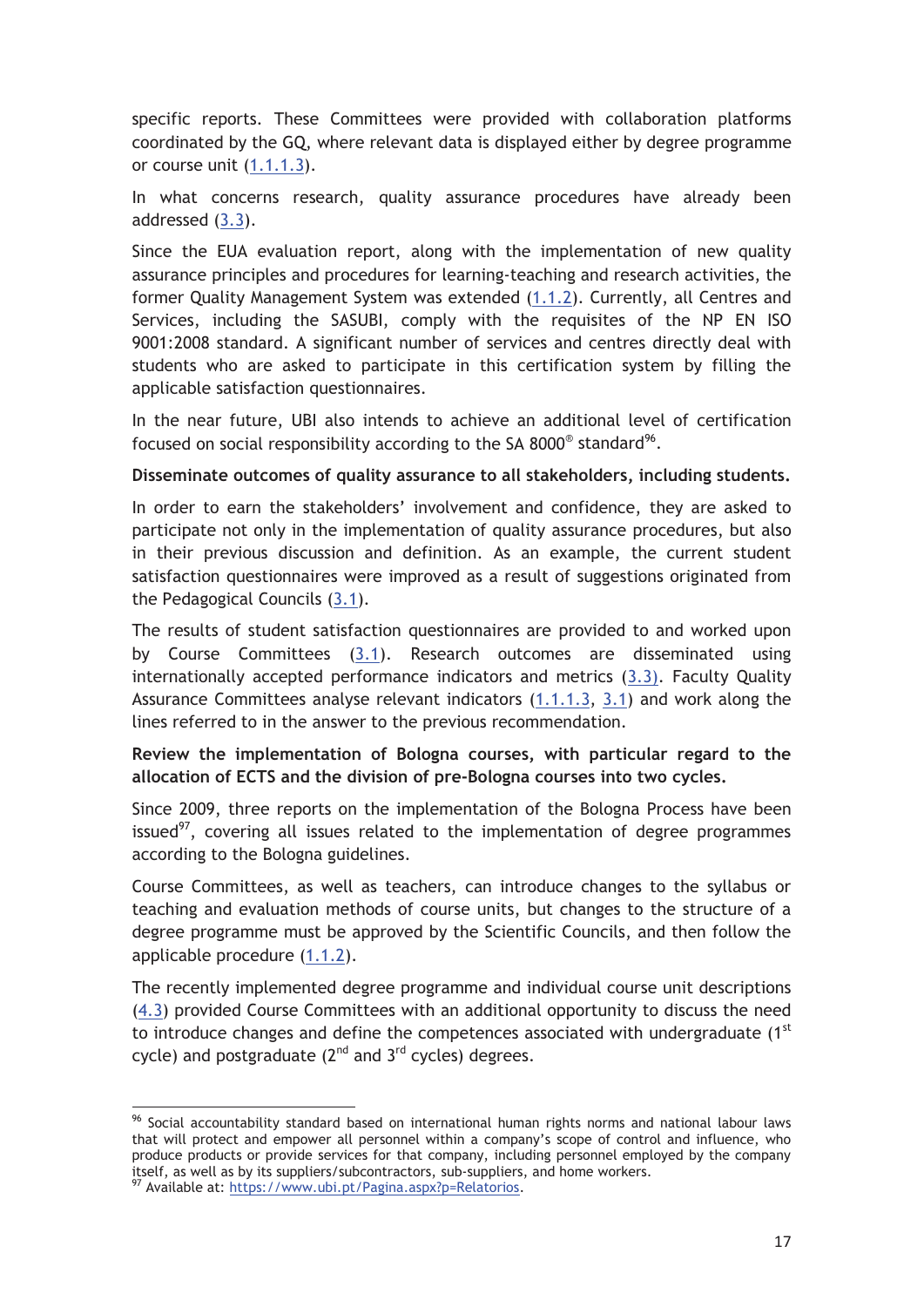Through satisfaction questionnaires, students are also regularly asked to express their views on the allocation of ECTS (3.1).

#### **Conduct thorough analysis of drop-out and failure rates, and monitor accordingly.**

Drop-out and failure rates are now available to both Faculty Quality Assurance and Course Committees (1.1.1.3, 3.1).

Failure rates are a key factor to determine critical course units whose criteria were discussed at the Pedagogical Councils and include compliance with the provision of basic information, as well as critical thresholds<sup>98</sup>. They are monitored as stated in 4.3.

**Use quality assurance to build a quality culture and to support the promotion of the university.** 

Decisive steps have been taken to build a quality culture and seek the participation of all stakeholders in this endeavour, as mentioned in this section.

As a result we now know more on how to maximise our strengths and act upon the causes of our weaknesses in order to reverse or at least minimise them.

We believe that our stance of transparency  $(4.1)$  in conjunction with a focus on external accreditation and assessment – by the A3ES, FCT and EUA – as well as on certification – the Diploma Supplement, ECTS and EUR-ACE® labels, and the NP EN ISO 9001:2008 standard – (1.1.2, 1.2.2) will surely contribute to raise the international and competitive profile of UBI.

#### **3.6 Governance and management**

**Develop a long-term shared vision of institutional goals.** 

The declared mission and objectives of the University are stated in its Statutes<sup>99</sup>.

Also according to the Statutes, it is up to the Rector to produce the following strategic documents: annual activity plans<sup>100</sup>; an action plan<sup>101</sup> - which currently is the Rector's Action Plan (covering 4 years, i.e., a term in office), and a strategic plan<sup>102</sup> (medium-term), all of which are approved by the General Council.

Before the approval of "Plano 2020", the Rector's Action Plan provided all University units, sub-units, centres and services with the guidelines to implement the institutional goals, by elaborating upon both the Statutes and the EUA Evaluation Report (1.1.1.1).

"Plano 2020" translates UBI's mission into a vision and concrete objectives. It delivers a long-term vision of shared goals both consensual and wide enough to provide all organisational structures a common ground to build upon (1.2.1.1).

 $98$  Basic information - which the current individual course unit description made redundant - includes: the syllabus, objectives, competences, recommended bibliography, teaching and learning methods, and assessment criteria. The critical thresholds are: a percentage of successful students out of all of those who are assessed equal to or lower than 65%, and a 15% to 20% decrease in success rates in consecutive years.

<sup>&</sup>lt;sup>99</sup> In Article 2.

<sup>&</sup>lt;sup>100</sup> Paragraph 1 a)iii) of Article 24.<br><sup>101</sup> Paragraph 1 a)i) of Article 24.<br><sup>102</sup> Paragraph 1 a)i) of Article 24.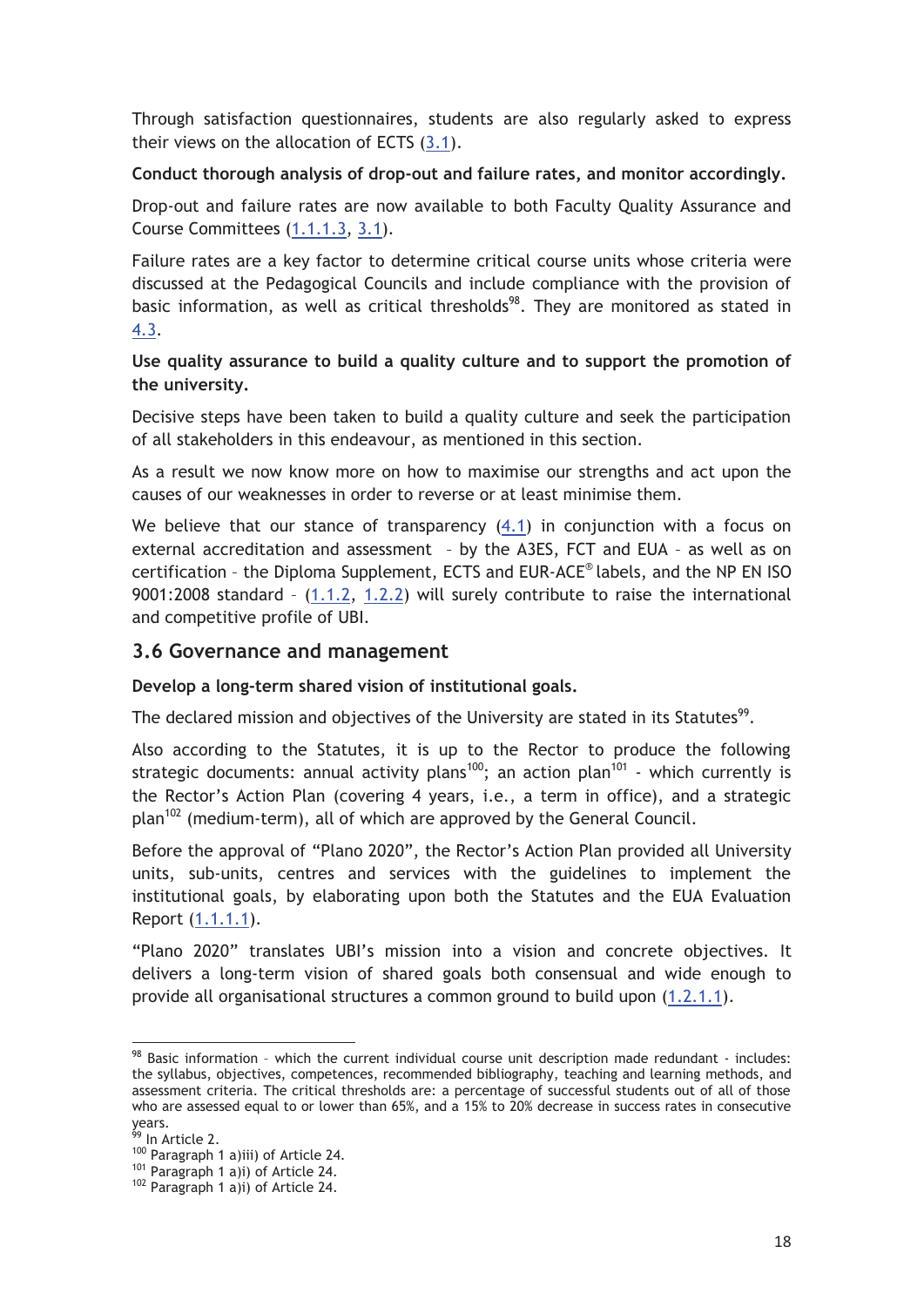The General Council has proved very important in the discussion and definition of short- to long-term goals for the University. The integrative participation of external stakeholders from both companies and community affords a wider perspective to its decisions. In order to bring the General Council and the Faculties closer together, the meetings of the General Council have been held at each Faculty.

The Senate, whose members include the Presidents of the Faculties, has also had a key role in promoting coordination with central guidelines and policies (1.1.1.2.1).

**On a basis of wide consultation and discussion elaborate a new strategic plan, characterised by simplicity, prioritisations, identifiable means to ends, timeframe, follow-up and corrective measures.** 

The drafting of "Plano 2020" was already addressed (1.2.1.1). An abridged English version is Appendix I to this report.

**Develop a system of full-cost accounting, in order to ensure cost-efficiency.** 

In the period between November 2009 and December 2010, a full-cost accounting system was developed, by the Administrative Services and the Computer Centre, in order to determine the average cost of teaching and research activities, and support services. It is based on criteria and economic allocation of costs which take into account the area occupied by the Faculties and the organisational sub-units, as well as the annual distribution of teaching hours.

This system was tested for a period of about 18 months. After that, successive reports on the cost of the activities of teaching and learning, R&D, and support services were submitted for approval to the Management Council of the University.

For the first time, through the Annual and Financial Report of  $2011^{103}$ , some costs have been reported based on full-cost accounting, namely: the student cost per Faculty, the student cost per  $1<sup>st</sup>$  cycle degree programme, and the research cost per Faculty.

Full-cost accounting allows an analysis of the more relevant direct and indirect costs and has become an increasingly important – although not exclusive – tool for management decisions.

In addition, for many European projects and funding institutions this is the only way to submit applications and report average costs per activity.

#### **Boost technical support for researchers (GAAPI [sic]), to assist project management and grant applications.**

To foster research is one of the priorities of both the Rector's Action Plan (1.1.1.1) and "Plano 2020" (1.2.1.1). Accordingly, its support structures underwent significant changes (1.1.1.1, 1.1.1.2.3).

The new R&D structures (1.1.1.1) have carried out many initiatives designed to promote research activities, support researchers, and award scientific merit prizes  $(4.2).$ 

<sup>103</sup> Available on the institutional website at: https://www.ubi.pt/Pagina.aspx?p=Gestao\_Patrimonial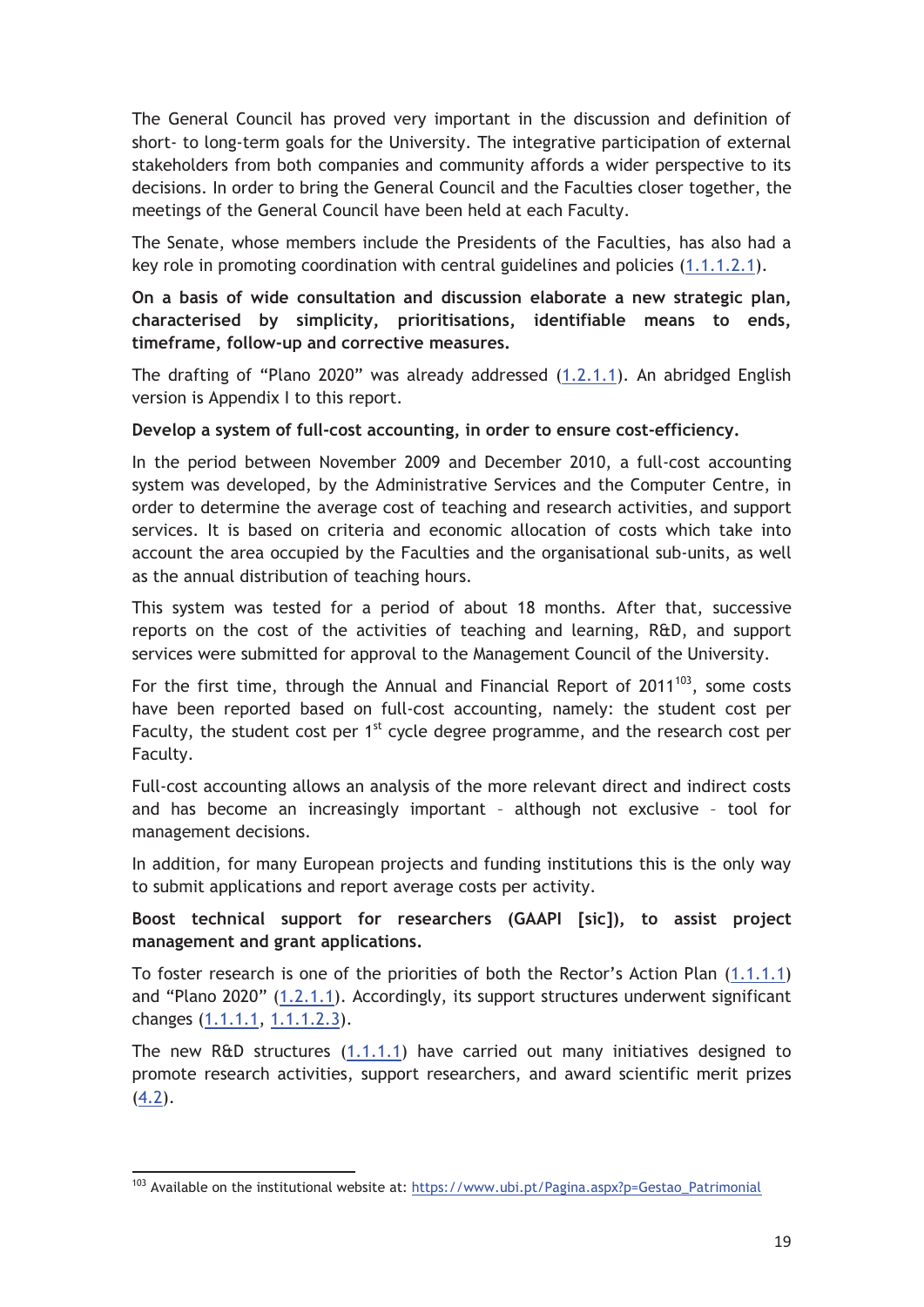**Strengthen the integrative function of its central bodies and re-examine its belief that Faculty autonomy is the appropriate way forward – with a view to implementing a structure enabling the best utilisation of mission, strategy and the Recommendations contained in the evaluation report.** 

The Steering Committee believes that the integrative function of its central bodies which has effectively been strengthened in core areas such as teaching and learning, research, and quality assurance (1.1.1.1) - is compatible with the administrative, scientific and pedagogical autonomy, which Faculties have been awarded (1.1.1.2.1). However, this autonomy is exercised within the limits set by the strategic documents and guidelines of the University, as mentioned above.

The creation of Scientific and Pedagogical Councils at the Faculties is acknowledged to allow an in-depth analysis of Faculty-specific issues. Inter-Faculty collaboration exists both in research  $(4.2)$  and teaching and learning activities<sup>104</sup>.

Whenever the established bodies (e.g. the Senate) have proved insufficient to ensure a much needed coordination with the strategy and policies set by UBI, the Rector has implemented informal mechanisms (e.g. monthly meetings with the Presidents of the Faculties) to overcome this difficulty and improve the internal communication schemes.

## **3.7 Special focus**

 $\overline{a}$ 

#### **Engage in significant further development of the matrix system.**

The matrix organisational model (1.1.1.1) is in accordance with how the University is structured.

While acknowledging the virtues of the matrix system suggested by the EUA team, the constraints expressed in  $3.2$  are difficult to overcome, at least for the time being.

#### **Conduct a full review of the internal organisation of the university.**

To a great extent, the current organisational structure derives from a thorough review of the previous organisational structure, which has significantly changed since the EUA evaluation report (1.1.1.1).

Whereas Faculties have gained autonomy, teachers have seen their representation decrease at departmental level. Although this does not hold true for all Departments or even Faculties, it is a matter of concern for the University.

 $104$  As an example, there are degree programmes which imply a high level of cooperation between Faculties, such as the 1<sup>st</sup> cycle degree programmes in Optometry, and in Political Science and International Relations; and the  $1<sup>st</sup>$  and  $2<sup>nd</sup>$  cycle Design-related degree programmes.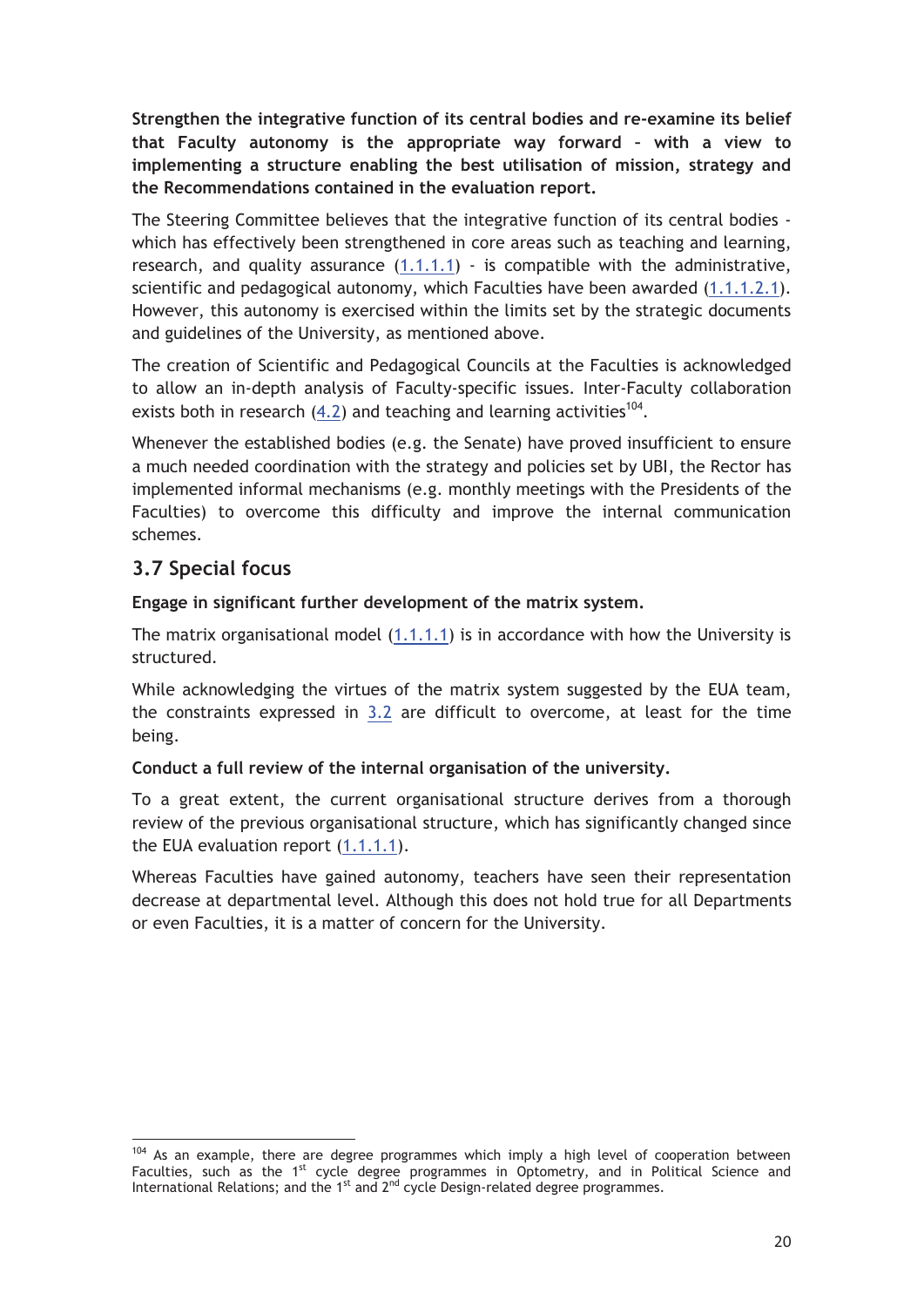# **4. Institutional priorities for the 2011/2012 evaluation: levers for future changes**

#### **4.1 Management and governance**

Management and governance-related issues have already been extensively addressed both as recent (1.1.1) and foreseeable (1.2.1) developments, as well as in relation to the analysis of which recommendations have been implemented (3). Therefore, this section takes up issues which are likely to induce or constrict change.

The need for UBI to develop a strategic vision and plan was a consistent thread running through the EUA team's observations and recommendations<sup>105</sup>. Before the strategic plan came into play (1.2.1.1), the Rector's Action Plan (1.1.1.1) has sought to fill this gap and provided a benchmark for the annual action plans of the University as well as of its organisational units and sub-units, namely Faculties, Departments, and Research Units.

The fact that "Plano 2020" frames the current and future development of UBI emphasised the need to reach the highest possible consensus around it. The unanimous endorsement of the General Council (1.2.1.1) gives a clear indication as to the success of this endeavour.

Remarkable progress has been made in implementing a system of full-cost accounting (3.6). Other than reinforcing the potential of UBI to derive more international funding, namely regarding R&D activities, this system can now be increasingly used both as a decision-making tool and a basis for a more efficient management of human and material resources.

Either intended for or encompassing HEIs, legislation requires public Universities to comply with new benchmarks which sometimes fail to take into account their distinctiveness, as is the case with the Law of Financial Commitments (1.1.1.4).

Finally, it should be noted that, in accordance with the Rector's Action Plan objective of creating a culture of information and transparency in which everyone knows their individual rights and duties, all of the regulations (some of which were mentioned in 1.1.1.2) Rector's orders, decisions of the Management Council and information notes can be accessed by teaching and non-teaching staff and students using their credentials to log on to the existing Intranet.

<sup>105</sup> Universidade da Beira Interior [UBI], *IEP Evaluation Report*, February 2009, paragraph 3.6.1, p. 14.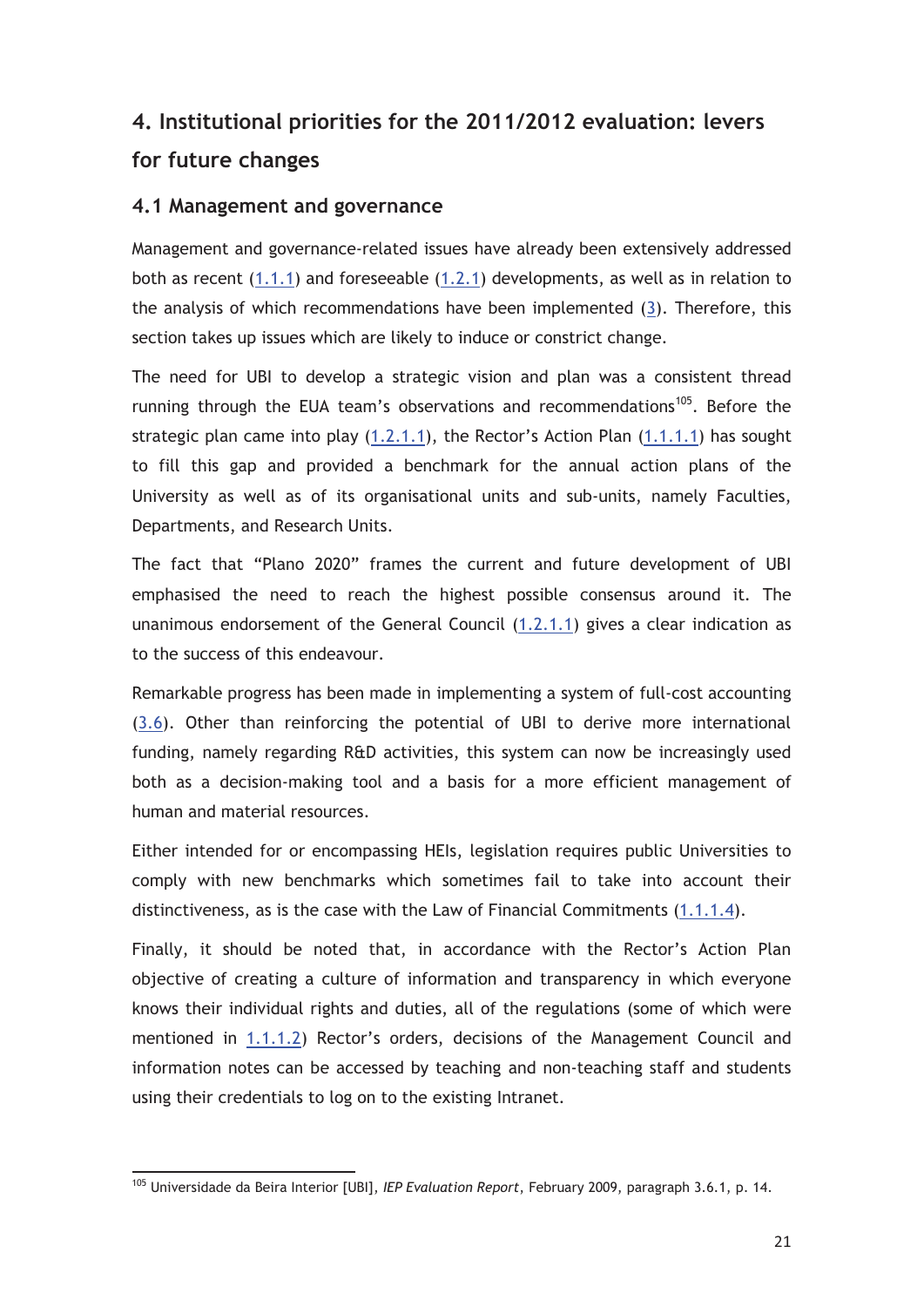#### **4.2. Research policy**

The ICI is coordinated by the Vice-rector for research and Innovation (1.1.1.1). It is responsible for the scientific policy of the University  $(3.3)$ , which aims to privilege excellence in a European and international dimension, both within each scientific domain and in a multidisciplinary manner.

As part of the research policy of the University, the following objectives were defined in order to promote quality-based research:

- To increase the quantity and quality of individual scientific production;
- To define research priorities;
- To increase critical mass within the Research Units and if not possible to foster the association of UBI's research groups with centres or associated laboratories rated "Very Good" or "Excellent" by the FCT (3.3);
- To foster research partnerships (at regional, national, and international level);
- To encourage the search for alternative research funding.

The achievement of these goals is the responsibility of the ICI whose Regulation was published in 2010 (1.1.1.2.3).

In order to increase scientific research outputs, it was necessary to draw a baseline. Current outputs are now evaluated through internationally accepted performance indicators and metrics (3.3, 3.5), in order to identify critical aspects and contribute to the overall quality of scientific activities. The statistical data is collected and worked from the ISI and Scopus databases. It is annually presented at UBISCIENTIA and in a specific publication<sup>106</sup>.

Another objective is to provide incentives, preferably funded by private partners, for researchers to engage in quality research and publication. This has been done through a Fund of Scientific Convergence<sup>107</sup>, which supports scientific projects with research potential and research grants. Annually, each Faculty receives 20,000 euro to act accordingly (3.3).

As a way of promoting additional dissemination of research, several events, workshops, seminars were held, such as the already mentioned UBISCIENTIA<sup>108</sup>; the seminars "Spin-off experiences: to enterprise or not in the current context",

<sup>106</sup> All of the indicators contained in this publication are included in Appendix VI to this report, as "Bibliometric indicators".<br><sup>107</sup> Sponsored by the "Santander Totta" bank.

 $108$  Held in 2010, 2011 and 2012. In addition to the presentation of research outputs, space is also devoted to the discussion of themes related to science and technology.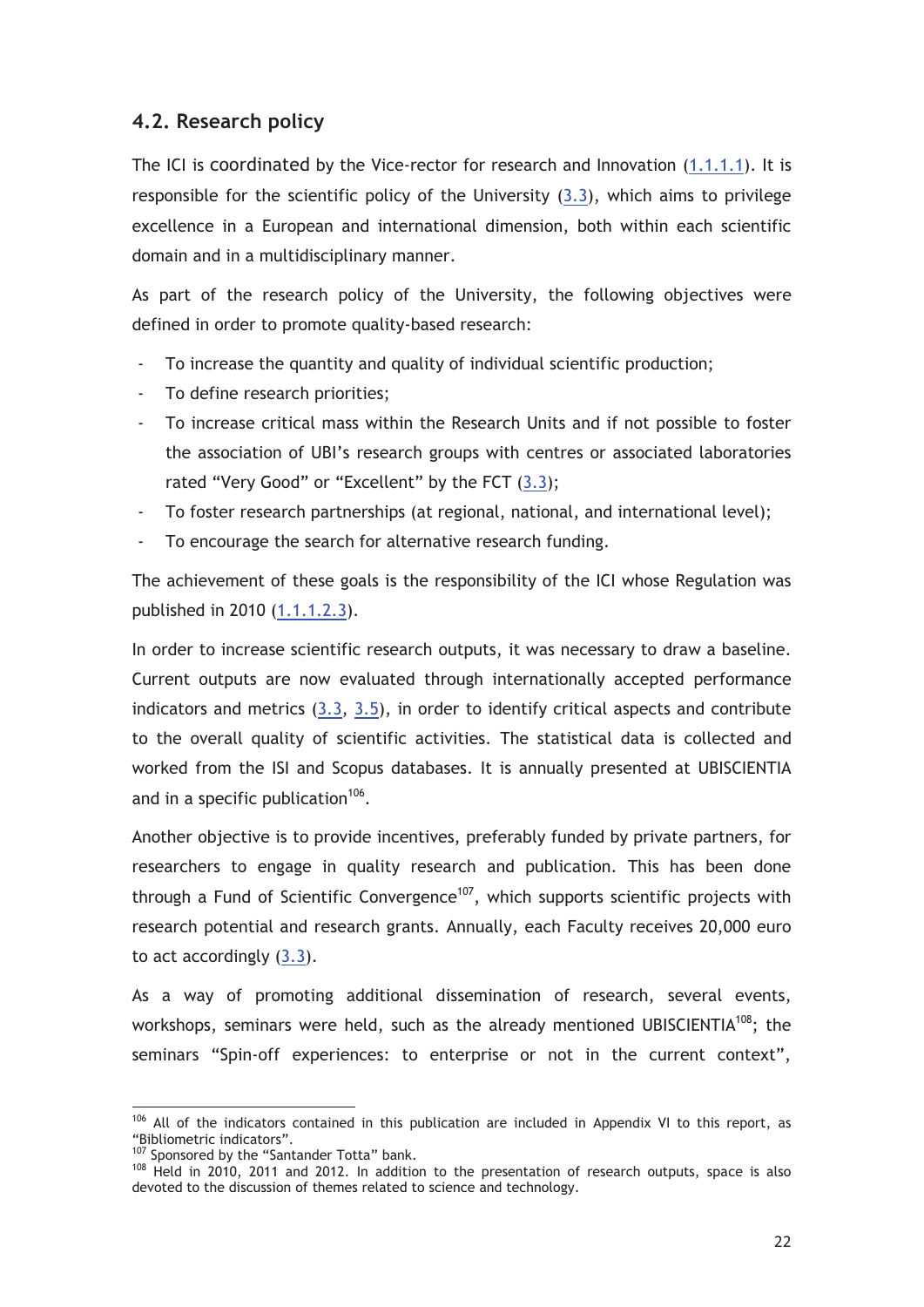"Analysis of Research Ideas" and the "Research, Development and Innovation Workshop", to name but a few.

Some research lines have applied to the "Mais Centro" programme, under the QREN<sup>109</sup>, involving researchers from several Research Units of the University, bringing together knowledge and skills in an interdisciplinary manner. These research lines are framed by strategic research domains at UBI, while meeting national and European scientific priorities such as Health, Information and Communication Technologies and Electronics and Energy (sustainability). These research lines represent a total budget of around 3.5 million euro and congregate around 140 PhD researchers of 9 Research Units of UBI. These projects result from the stated aim of promoting collaborative research between UBI's Research Units and Centres. Also in line with this aim, a promotional booklet containing information on UBI's research units $110$  was produced.

Another important goal is to enhance inter-institutional collaboration which involves:

**- consolidation and reinforcement of existing R&D partnerships**: as is the case with project INESPO that joins 3 Portuguese and 4 Spanish universities, coordinated at  $UBI<sup>111</sup>$ :

- **development of new strategic R&D partnerships:** new protocols with international universities<sup>112</sup> and the Programme "Science Without Borders", with Brazilian partners;

– **promotion of strategic partnerships with institutions of high academic and scientific prestige, in order to foster the building of networks and excellence and competitiveness clusters:** by joining the TICE.PT, the HCP, the AIFF, and INOVCLUSTER; and

– **increasing partnerships with the private or semi–private sector:** in 2010/2011 there were 4 technology transfer contracts; 9 consortia and partnership contracts and 22 protocols with several institutions $113$ .

The promotion of knowledge and technology transfer as well as of entrepreneurship is another pivotal area of UBI's research policy. In this domain and as a way of protecting the research outputs, the Regulation of Intellectual Property and the Regulation of Spin-off Start-ups (1.1.1.2.3) were issued. Resulting from incubation in

<sup>&</sup>lt;sup>109</sup> It incorporates financing from the ERDF.<br><sup>110</sup> See Appendix VI to this report.<br><sup>111</sup> More information on INESPO is available at: <u>http://www.innotransfer.eu/</u><br><sup>112</sup> Appendix X to this report.<br><sup>113</sup> Appendix X to this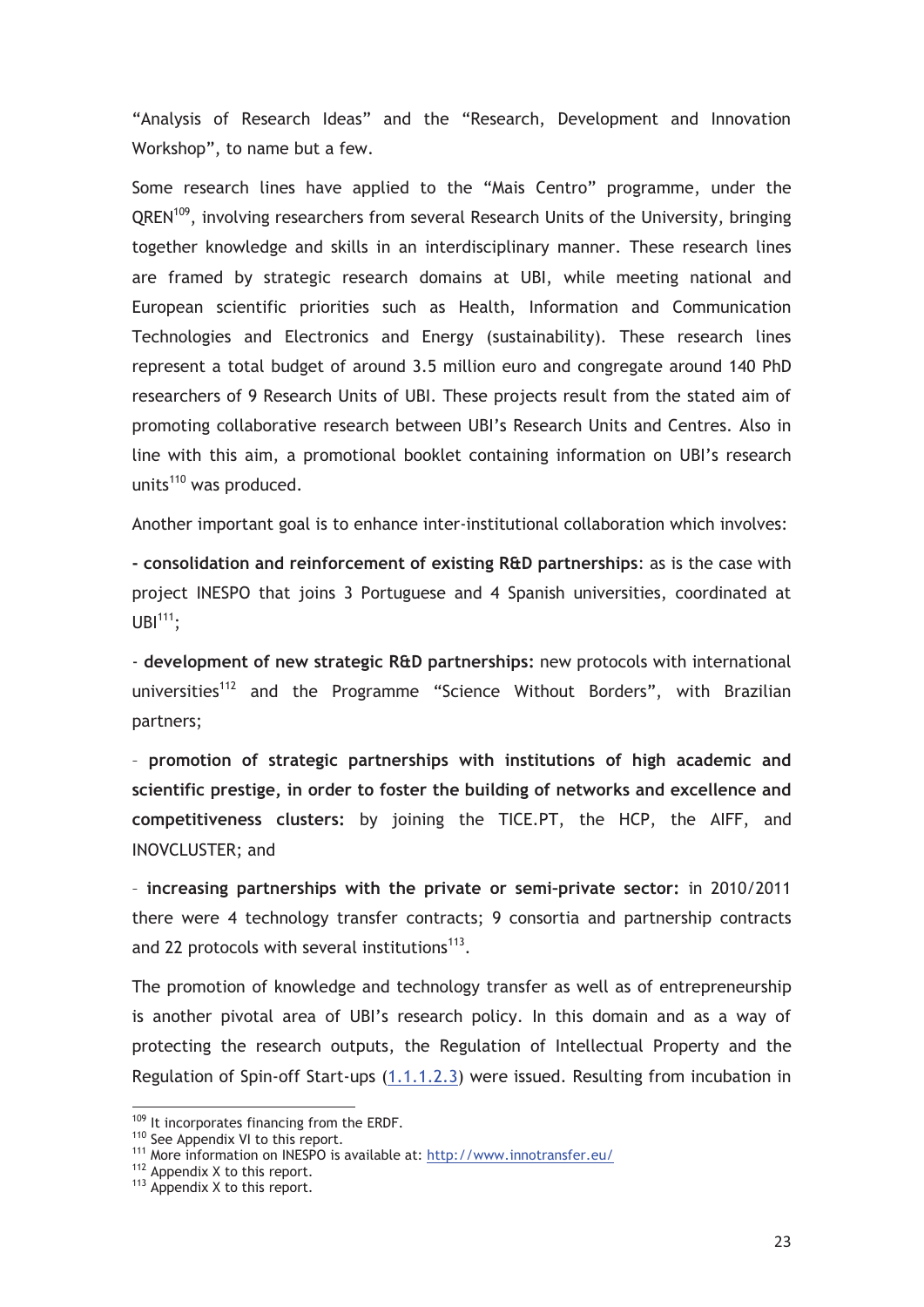UBI's facilities, 6 spin-offs were already created, some of which originated from ideas presented in the framework of WINUBI (3.3). During the period 2008-2011, 7 national patents<sup>114</sup> were registered. In addition, 3 trademarks and 5 copyrights (both national), as well as 4 international patent applications were filed.

One of UBI's important pitfalls is the lack of critical mass<sup>115</sup>. As a way of overcoming this situation, it was necessary to foster the association with Research Units or Associated Laboratories with larger dimension and better quality, whenever possible involving the creation of branches at UBI (3.3). As a result of this policy, some branches of external Research Units or Associated Laboratories have been implemented: CIDESD<sup>116</sup> (in Sports Sciences), CIES<sup>117</sup>-UBI (in Sociology), CEFAGE<sup>118</sup> (in Management and Economics). The association with a research unit in Architecture is also under way.

In order to foster and enhance research it is important to improve the scientific equipment, which has been done using national or EU funds, whether related or not to public policies of regional development. In this context, a fundamental investment was made in the creation of a space of excellence in the health sector and technologies applied to health, including the strands of business incubation (enhancing national and international funding), and of research and knowledge transfer, with privileged connection to educational institutions. This project – UBIMEDICAL – globally amounts to 5 million euro and is funded by the QREN.

Given the current financial situation (1.1.1.4) and foreseeable reduction in both State and FCT funds (1.2.1.2), it is increasingly necessary to raise external funding sources. In order to support researchers in that endeavour, the R&D Division was created. The support to apply to the ERC and ETF international projects, as well as to the FP7 and COST Actions was also reinforced. We have been witnessing a significant increase in international projects<sup>119</sup> (3.3) and, for the first time, UBI coordinates a FP7 project.

Since 2009, as a result of the research policy and related implemented measures, overall research has increased and researchers are more aware of the need to engage in quality scientific research that is internationally identified and acknowledged.

<sup>&</sup>lt;sup>114</sup> Out of 54 applications.<br><sup>115</sup> 21% of the researchers are integrated in external Research Units whereas 6% are not integrated in any internal or external Research Unit.

<sup>&</sup>lt;sup>116</sup> At University of Trás-os-Montes e Alto Douro.<br><sup>117</sup> At University Institute of Lisbon.<br><sup>118</sup> At University of Évora.<br><sup>119</sup> Appendix VI to this report.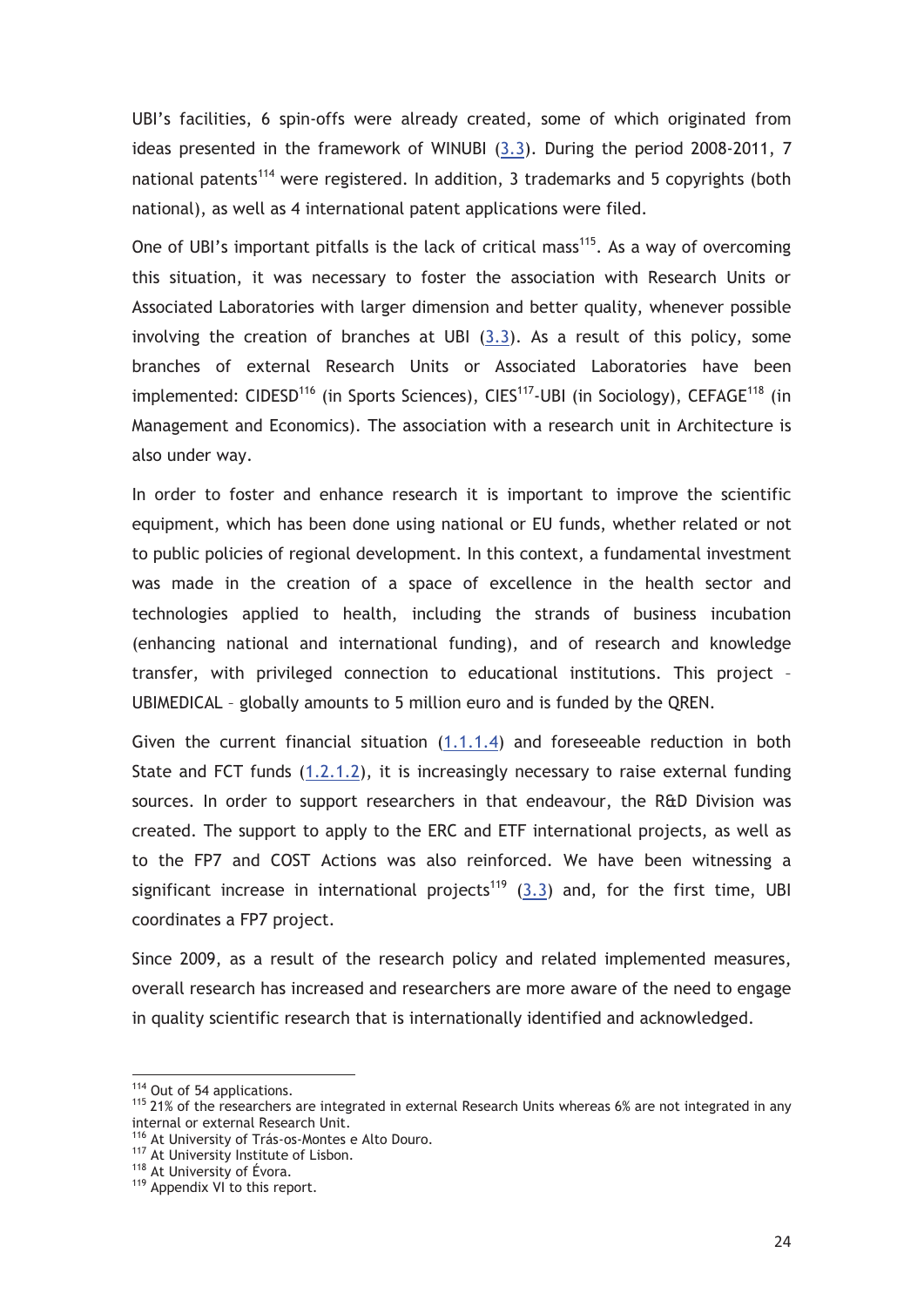#### **4.3. Bologna process**

The GDAE was created to enhance the quality of the teaching and learning process and to further the implementation of Bologna guidelines (1.1.1.1, 3.1, 3.2). This central office, which is coordinated by a Pro-rector (1.1.1.1), seeks to encourage and support the promotion of high-standard pedagogical and evaluation methods consistent with quality teaching across the University as well as to provide orientations resulting from research, analysis and benchmarking of good practices elsewhere.

The existence of this office facilitates this process, since teachers do not need to read or analyse these recommendations. The GDAE defines the path and the way in this area, always in accordance with the specificities of each Faculty.

One of its first outputs was the Regulation of Course Committees (1.1.1.2.2), which created a common understanding between Faculties concerning their composition and attributions.

Another was the joint work with Course Committees regarding the analysis of critical course units (3.5). Once a critical course unit is identified, the Course Committee addresses the teacher in charge to ascertain its causes, and asks for corrective measures to be implemented in the following year. If needed, the GDAE provides additional support in defining new teaching and evaluation methods.

In order to develop and disseminate good practices across the University, a pilotproject was initiated  $(3.1, 3.2)$ , in which two 1<sup>st</sup> cycle degree programmes were chosen in each Faculty, under the advice of the concerned President, to further develop the Bologna practices – student-based learning, certification of competences and acquisition of learning outcomes - starting from the first year. The Tuning Project was used as a benchmark (3.2) to define the learning outcomes of each degree programme and to assess how individual course units contributed to them. New evaluation and teaching methods were then discussed within the Course Committee and experimented by the teachers involved. The main purposes were to create a common language, develop the same degree of requirements, and use the same rules, as a means of avoiding discrepancies and overlapping of learning contents and evaluation activities between course units. The initiative made possible to identify common themes, across the different course units that contributed to achieve the same learning outcomes.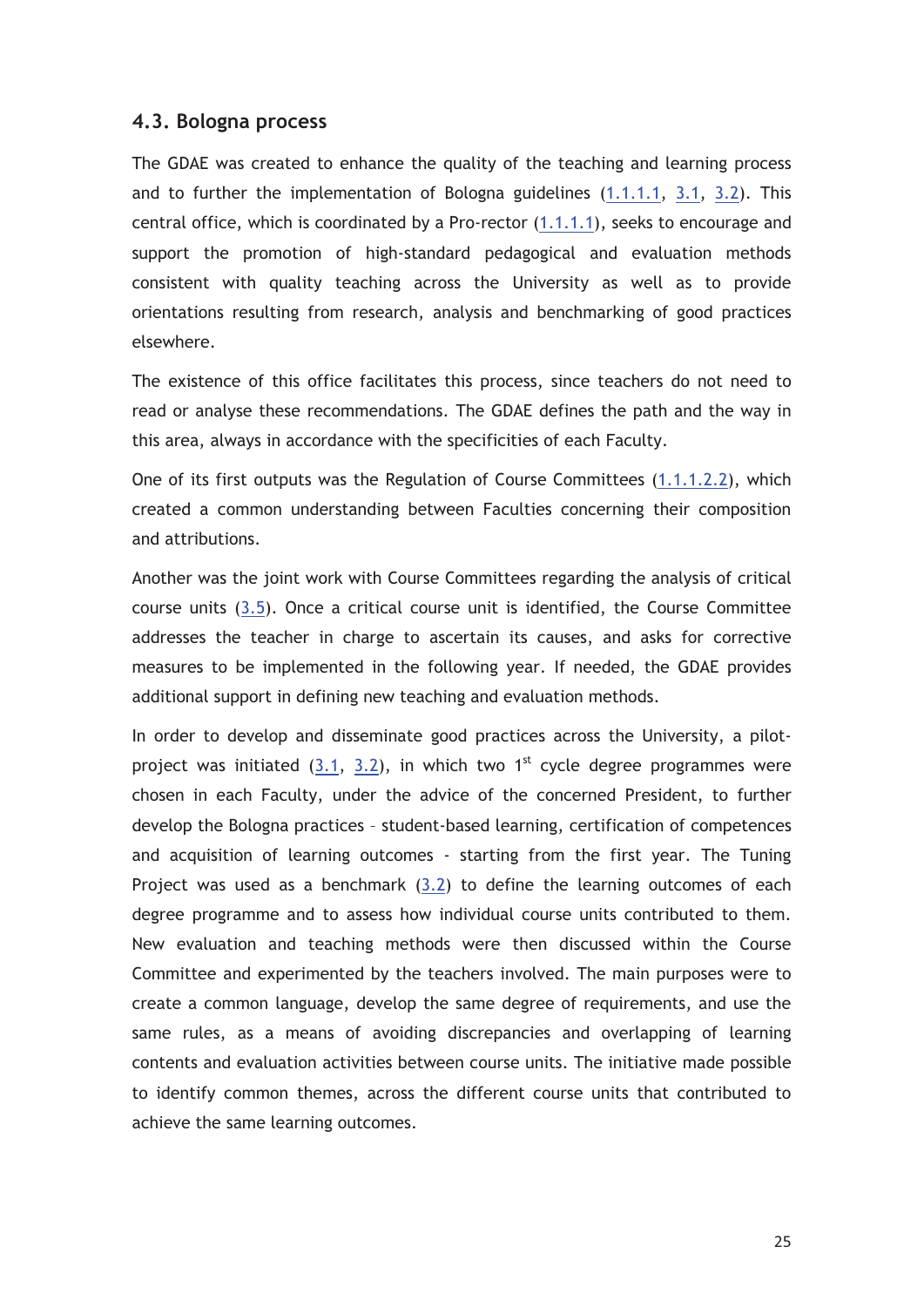In some degree programmes, the course units were organised by modules, enabling the use of specific methods that promote active learning, as well as of an evaluation system which, in some cases, led to better results.

Nonetheless, there were some constraints when implementing these pilot-projects, which made this a slow and heterogeneous process, which is being assessed by ongoing evaluation. Some constraints were related to a high number of students per class as a consequence of a low number of teachers. Some infrastructure was not adapted to the suggested methods, namely to work with small groups and within a self-learning context. External funding sources<sup>120</sup> were used by the Rector to allocate 20,000 euro to each Faculty to furthering the Bologna process. It allowed addressing this kind of problems and as a result, in some Faculties three self-learning classrooms were created whereas others were upgraded, where students can access relevant resources.

One additional and important measure in this context was the assessment of the bibliographic needs concerning  $1<sup>st</sup>$  cycle degrees and the ensuing acquisition of the books required to meet them, seeking to make them available where they are needed.

Other constraints regarded the difficulty to introduce changes in long-standing scenarios. The fact that some teachers are used to working alone contrasts with this being a collaborative process between teaching staff, Course Committees and Course Directors. Since attitudes are not easy to change, we are debating quality values in order to develop a common ground upon which we can build a quality culture (1.1.2, 3.5). Once the change happens, even if some things go backwards, most never return to the departure point; some changes are accepted and pave the way for others.

An important part in furthering the implementation of Bologna guidelines was the already mentioned degree programme and individual course unit descriptions intended for the ECTS Label application (1.2.2.2, 3.2, 3.5). Together, they reflect the assumptions of the Bologna Process as they imply an alignment between syllabus, learning outcomes, and teaching and learning and evaluation methods which are translated into the ECTS credits allocated to each course unit. This was a significant step not only in what concerns transparency and provision of information – to students, teachers, external stakeholders and society – but also because it required a time of reflection enabling teachers to think of what has been done, how is it working and what remains and needs to be done.

<sup>&</sup>lt;sup>120</sup> From the "Santander Totta" bank.